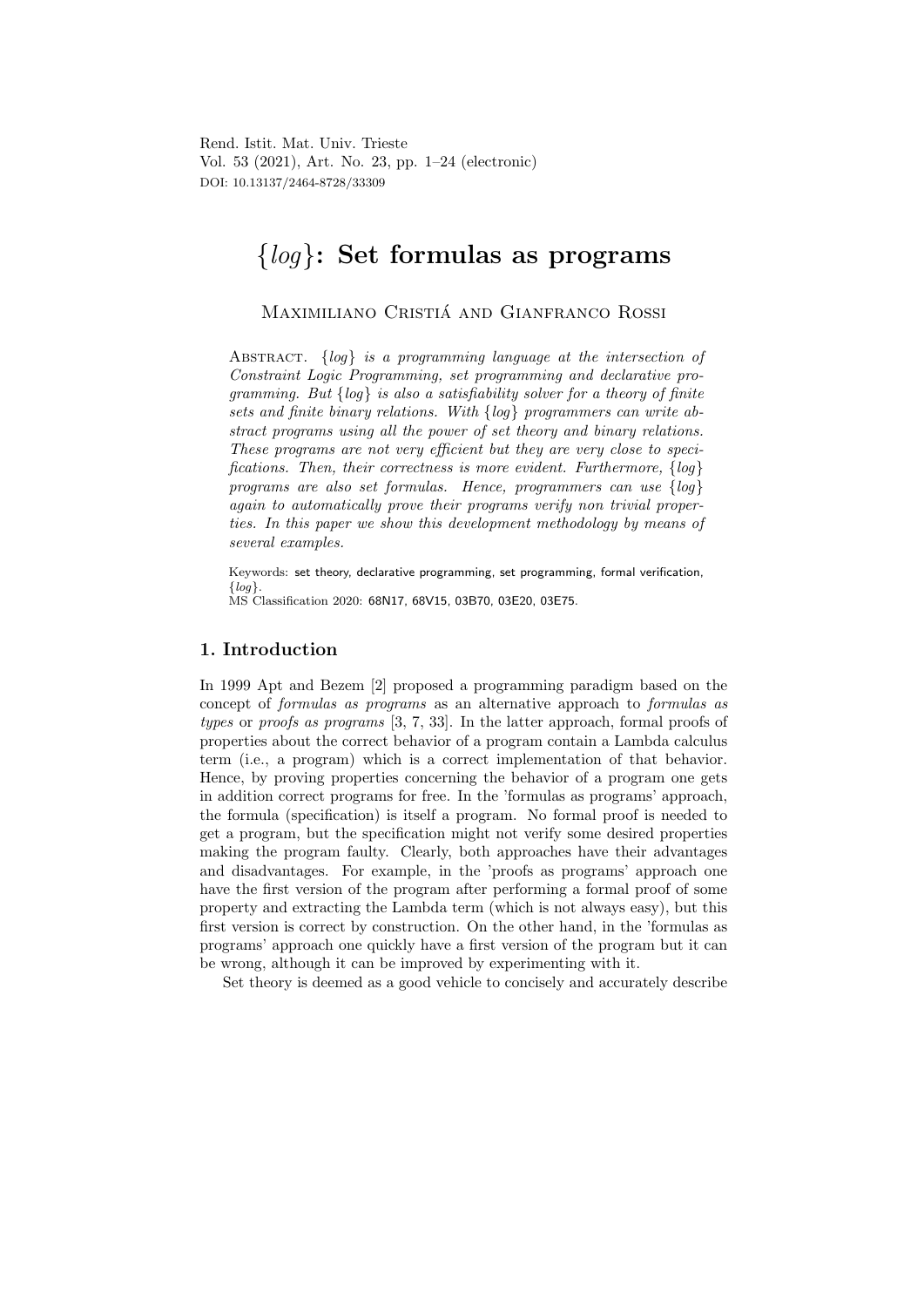algorithms and software systems. Formal specification languages such as Z [32], B [29], TLA+ [6] and VDM [26] support this claim. In this paper we show how set-based specifications can be made to fit in the 'formulas as programs' paradigm.

 ${log}$  is a constraint logic programming (CLP) language which provides the fundamental forms of set designation, along with a number of basic operations for manipulating them, as first-class entities. Various new features have been added to the core part of the language since the initial development of  $\{log\}$  [20]<sup>1</sup>. Among them, basic facilities for representing and manipulating integer expressions (integrating the  $CLP(FD)$  and  $CLP(Q)$  solvers), binary relations, partial functions, Cartesian products and restricted intensional sets. But  $\{log\}$  is also a *satisfiability solver*. The CLP language and the satisfiability solver are two sides of the same and only system. That is,  $\{log\}$  is not the integration of a CLP interpreter with a satisfiability solver; instead, it is based on mathematical and computational models that produce such a tool.

This means that a piece of  $\{log\}$  code is both a program and a formula. We call this the *program-formula duality*. In this context, 'formula' refers to a set formula. That is, a Boolean combination of set constraints. For example, if p & q is a  $\{log\}$  formula, where & represents logical conjunction, then q & p is semantically equivalent to the former meaning that a programmer will get the same from both of them. Therefore, when  $\{log\}$  programmers write code they are writing both a program and a formula. In other words, they are writing a program *as a* formula. When seen as a program, programmers can execute it; when seen as a formula, they can automatically prove properties true of it. Hence, a {log} programmer writes some code and execute it to see how it works. If everything goes right, (s) he can use  $\{log\}$  again to automatically prove properties of that program. All with the same and only formal text and with the same and only tool. Once a  $\{log\}$  program is shown to verify some property, we can be sure that all of its executions are correct with respect to that property.

However,  $\{log\}$  has some limitations.  $\{log\}$  programs perform poorly compared with logic, functional or imperative programs. We see  $\{log\}$  programs as functional prototypes or executable specifications. Not every property true of a  ${log}$  program can be automatically proved with  ${log}$ . Further, proving some properties may take too much computing time making the process unpractical. The capacity of  $\{log\}$  in automatically proving properties depends on the program-formula fitting inside of the decision procedures implemented by the

<sup>&</sup>lt;sup>1</sup>The first version of  $\{log\}$  came to light in the early 90's with the fundamental contribution of Eugenio Omodeo. His enthusiasm and incomparable competence for computable set theory was an essential stimulus in the decision to pursue the idea of combining sets and logic programming, which was already hypothesized in the far-sighted paper by Ron Sigal [31]. Thus, with the substantial help of two young students from the University of Udine, Agostino Dovier and Enrico Pontelli, the first version of  $\{log\}$  took shape in 1990.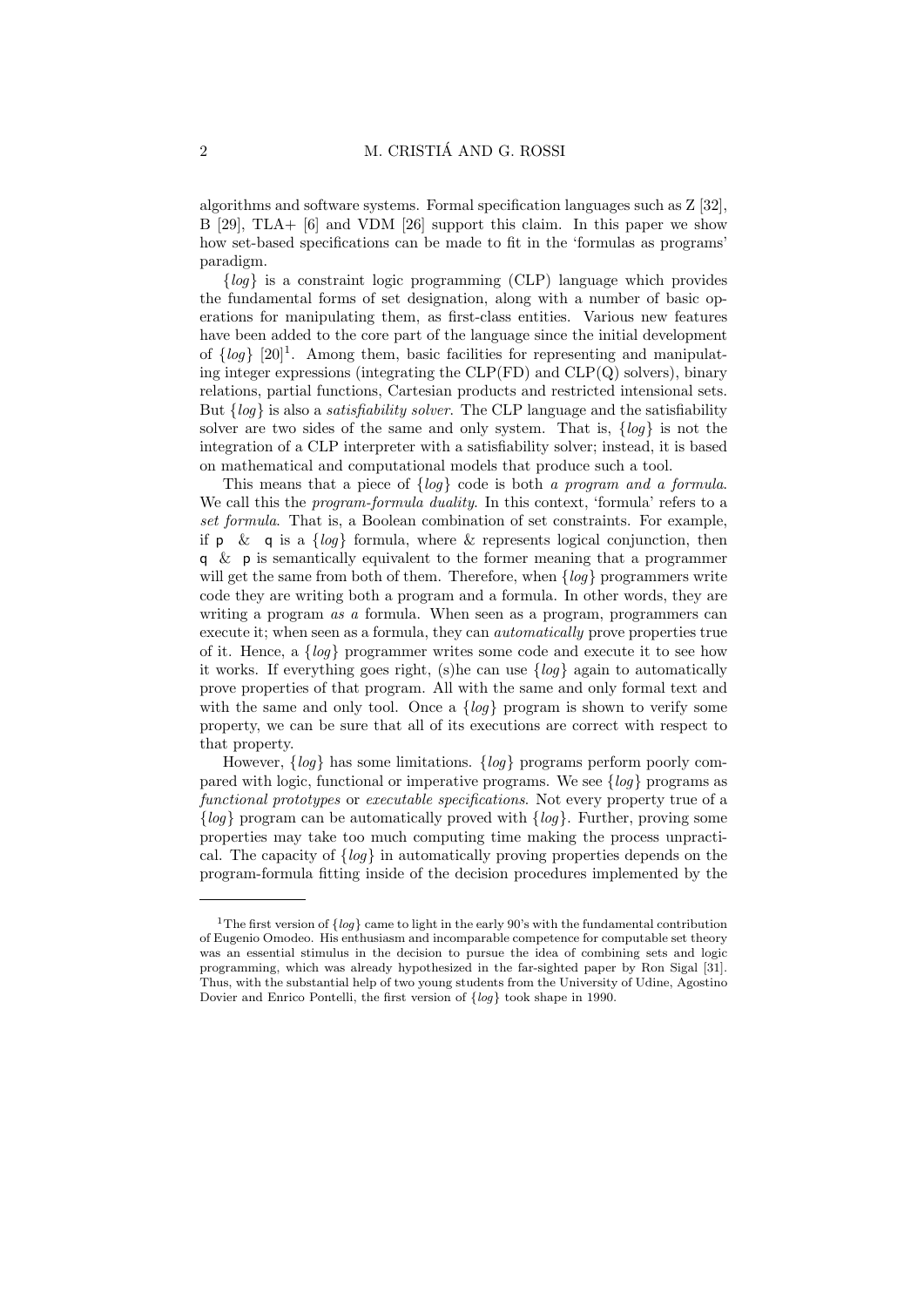tool.

In this paper we will show this program-formula duality through some revealing examples. {log} can be downloaded here: http://people.dmi.unipr. it/gianfranco.rossi/setlog.Home.html.

## **2.**  $\{log\}$

 ${log}$  is a publicly available satisfiability solver and a set-based, constraintbased programming language implemented in Prolog [28].

 ${log}$  implements a decision procedure for the theory of *hereditarily finite* sets  $(SET)$ , i.e., finitely nested sets that are finite at each level of nesting [21]; a decision procedure for a very expressive fragment of the theory of finite set relation algebras  $(B\mathcal{R})$  [11, 12]; a decision procedure for the theory of finite sets with restricted intensional sets  $(RIS)$  [10, 14]; a decision procedure for the theory of hereditarily finite sets extended with cardinality constraints  $(\mathcal{L}_{\text{L}})$  [17]; a decision procedure for the latter extended with integer intervals  $(\mathcal{L}_{[1]})$  [16]; and uses Prolog's CLP(Q) to provide a decision procedure for the theory of integer linear arithmetic [24]. All these procedures are integrated into a single solver, implemented in Prolog, which constitutes the core part of the  $\{log\}$ tool. Several in-depth empirical evaluations provide evidence that  $\{log\}$  is able to solve non-trivial problems [10, 11, 12, 19]; in particular as an automated verifier of security properties [13, 15].

Figure 1 schematically describes the stack of the first-order theories supported by  $\{log\}$ . The fact that a theory T is over a theory S means that T extends S. E.g., CARD extends both LIA and SET. Figure 2 shortly describes the considered theories, showing for each of them the main constant, function and predicate symbols. The precise definition of the first-order logic languages on which the theories are based on are given in Appendix A.

The integrated constraint language offered by  $\{log\}$  is a quantifier-free firstorder predicate language with terms of two sorts: terms designating sets and terms designating ur-elements. Terms of either sort are allowed to enter in the formation of set terms (in this sense, the designated sets are hybrid), no nesting restrictions being enforced (in particular, membership chains of any finite length can be modeled).

Set terms in  $\{log\}$  can be of the following forms:

- A variable is a set term; variable names start with an uppercase letter.
- {} is the term interpreted as the empty set.
- $\{x/A\}$  is called *extensional set* and is interpreted as  $\{x\} \cup A$ ; A must be a set term, x can be any term accepted by  $\{log\}$  (basically, any Prolog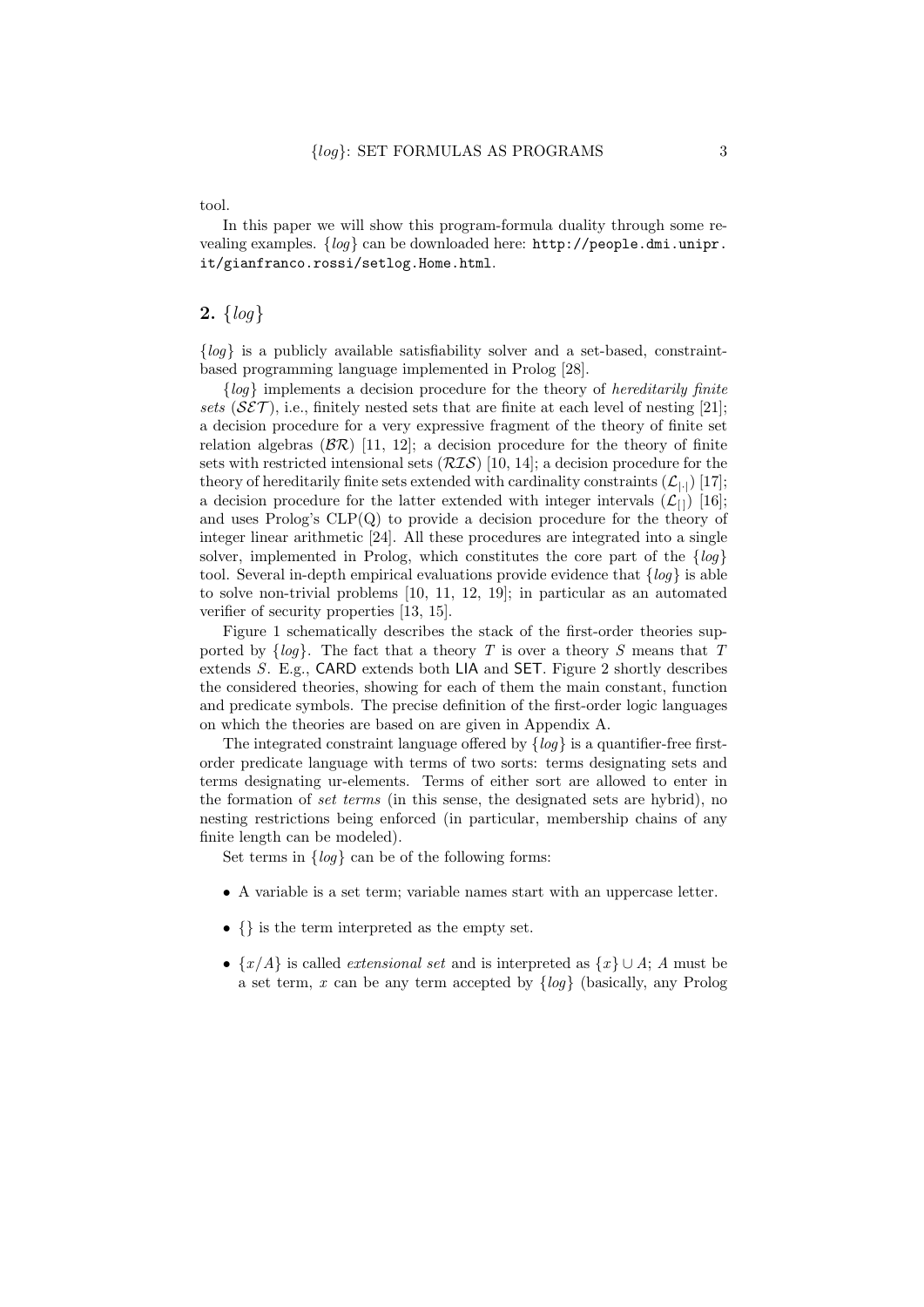

Figure 1: The stack of theories dealt with by  $\{log\}$ 

uninterpreted term, integers, ordered pairs, other set terms, etc.).<sup>2</sup>

As a notational convention, set terms of the form  $\{t_1/\{t_2/\cdots\{t_n/t\}\cdots\}\}\$ are abbreviated as  $\{t_1, t_2, \ldots, t_n/t\}$ , while  $\{t_1/\{t_2 / \cdots \{t_n/\{\}\} \cdots\} \}$  is abbreviated as  $\{t_1, t_2, \ldots, t_n\}$ .

- ris(X in A,  $\phi$ ) is called *restricted intensional set* (RIS) and is interpreted as  $\{x : x \in A \wedge \phi\}$  where  $\phi$  is any  $\{log\}$  formula, A must be a set term, and  $X$  is a bound variable local to the RIS. Actually, RIS have a more complex and expressive structure [10, 14].
- cp(A, B) is interpreted as  $A \times B$ , i.e., the Cartesian product between A and B.
- $int(A, B)$  is interpreted as  $\{x \in \mathbb{Z} \mid A \le x \le B\}.$

Set terms can be combined in several ways: binary relations are hereditarily finite sets whose elements are ordered pairs and so set operators can take binary relations as arguments; RIS and integer intervals can be passed as arguments to set operators and freely combined with extensional sets.  $\{log\}$  is an untyped

<sup>&</sup>lt;sup>2</sup>Note that  $\{-/-\}$  is the concrete syntax for the (abstract) set term  $\{-\sqcup\_\}$  of Figure 2.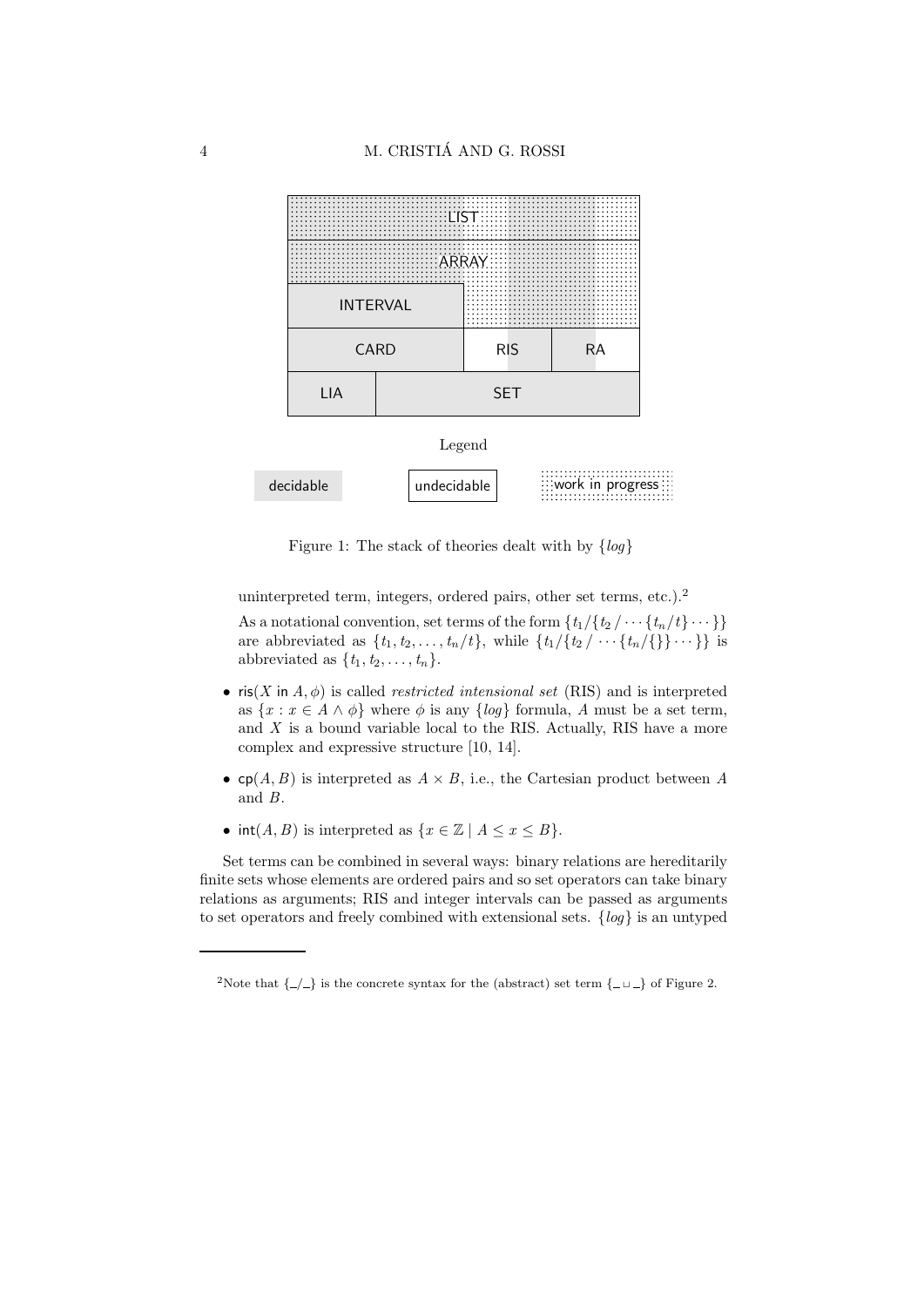• LIA: Linear Integer Arithmetic (i.e., the theory that allows inequalities over sums of constant multiples of variables). Symbols:  $\langle Z, +, *, -, =, \leq \rangle$ , where Z is the set of integer constants. Decidable, see for instance [5]. • SET: Hereditarily finite hybrid untyped extensional sets. Symbols:  $\langle U, \{\}, \{\cdot \sqcup \cdot\}, =, \neq, \in, \notin, \cup, \|\rangle$ , where U is the set of urelements, i.e., non-set objects that are used as set elements, and {· <sup>⊔</sup> ·} is a binary function symbol which serves as the extensional set constructor. Decidable, see [21]. • CARD: Hereditarily finite hybrid untyped extensional sets with cardinality. Symbols:  $\langle Z, +, *, -, =, \le \rangle$ ,  $\langle U, \{\}, \{\cdot \sqcup \cdot\}, =, \neq, \in, \notin, \cup, \|\, \cdot \|\rangle$ . Decidable, see [34]. • RIS: Hereditarily finite hybrid untyped extensional and intensional sets. Symbols:  $\langle U, \{\}, \{\cdot \sqcup \cdot\}, \{\cdot \mid \cdot \bullet \cdot\}, =, \neq, \in, \notin, \cup, \|\rangle$ , where  $\{\cdot \mid \cdot \bullet \cdot\}$ ·} is a ternary function symbol which serves as the intensional set constructor. Decidable fragment, see [14]. • RA: Finite set relation algebras over discrete universe. Symbols:  $\langle \mathsf{U}, \{\}, \{\cdot \sqcup \cdot\}, (\cdot, \cdot), =, \neq, \in, \notin, \cup, \|, id, \S, \vee \rangle$ Decidable fragment, see [12]. • INTERVAL: Hereditarily finite hybrid untyped extensional sets and integer intervals with cardinality.  $\text{Symbols: } \langle \mathsf{Z}, +, *, -, =, \leq \rangle, \: \langle \mathsf{U}, \{\}, \{\cdot \sqcup \cdot\}, [\cdot, \cdot], =, \neq, \in, \notin, \cup, \parallel, |\cdot|\rangle$ Decidable, see [16]. • ARRAY: Arrays encoded as binary relations.  $\text{Symbols: } \langle \mathsf{Z}, +, *, -, =, \leq \rangle, \: \langle \mathsf{U}, \{\}, \{\cdot \sqcup \cdot\}, \{\cdot \mid \cdot \bullet \cdot\}, [\cdot, \cdot], (\cdot, \cdot), =, \neq, \in$  $, \notin, \cup, \|, | \cdot |, id, \S, \leq \rangle$ • LIST: Lists encoded as binary relations. Symbols:  $\langle Z, +, *, -, =, \le \rangle$ ,  $\langle U, \{\}, \{\cdot \sqcup \cdot\}, \{\cdot \mid \cdot \bullet \cdot\}, [\cdot, \cdot], (\cdot, \cdot), =, \neq, \in$  $, \notin, \cup, \|, | \cdot |, id, \S, \vee$ 

Figure 2: The theories dealt with by  $\{log\}$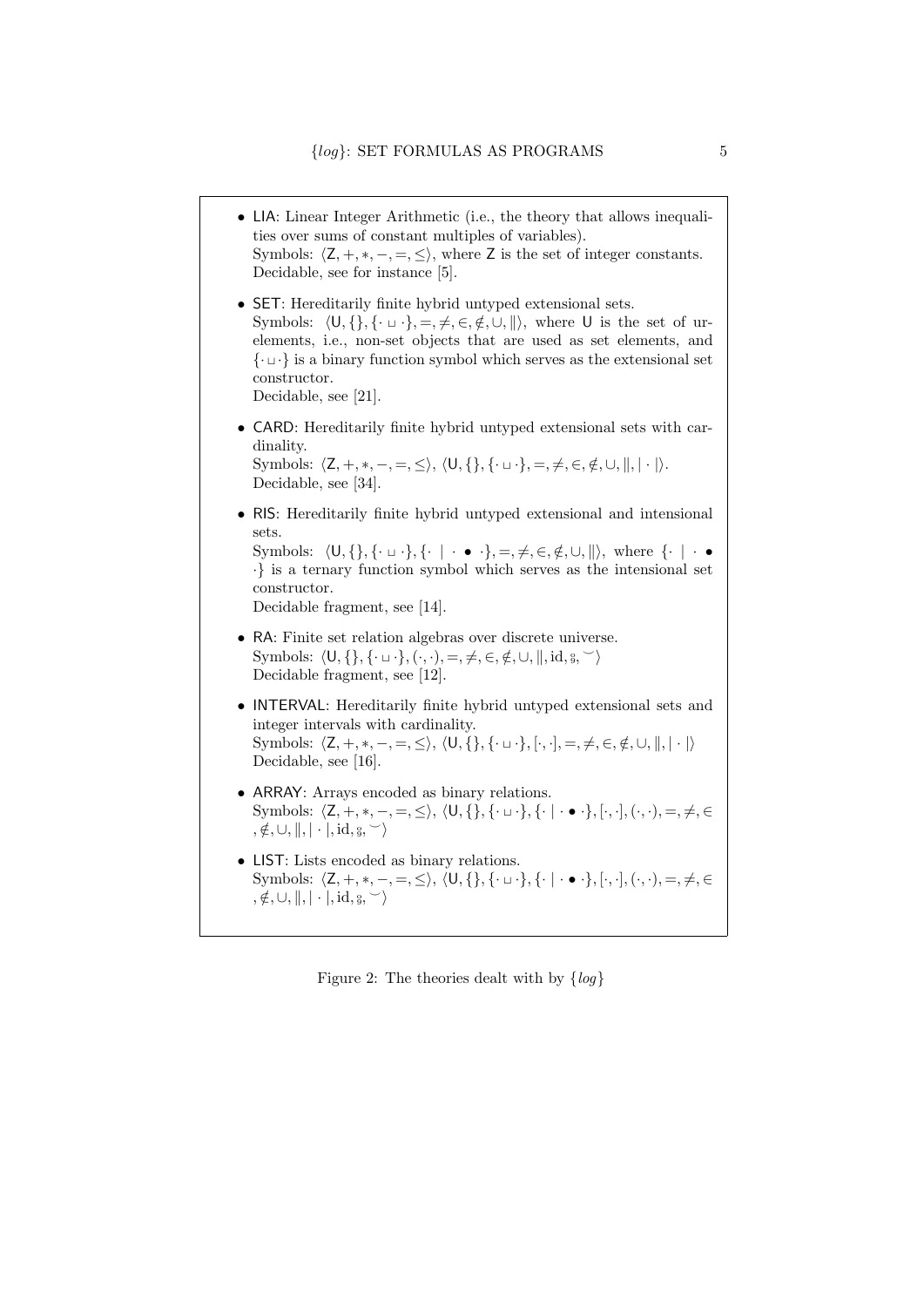formalism; variables are not declared; typing information can be encoded by means of constraints.<sup>3</sup>

Set operators are encoded as atomic predicates, and are dealt with as constraints. For example:  $un(A, B, C)$  is a constraint interpreted as  $C = A \cup B$ . {log} implements a wide range of set and relational operators covering most of those used in Z. For instance, in is a constraint interpreted as set membership (i.e.,  $\in$ ); = is set equality; pfun(F) constrains F to be a (partial) function;  $\text{dom}(F, D)$  corresponds to  $\text{dom}(F) = D$ ; subset $(A, B)$  corresponds to  $A \subseteq B$ ; comp(R, S, T) is interpreted as  $T = R_{9} S$  (i.e., relational composition); and apply(F, X, Y) is equivalent to pfun(F) &  $[X, Y]$  in F.

A number of other set, relational and integer operators (in the form of predicates) are defined as {log} formulas, thus making it simpler for the user to write complex formulas. Dovier et al. [21] proved that the collection of predicate symbols  $\{=\neq,\in,\notin,\cup,\|\}$  is sufficient to define constraints implementing the set operators  $\cap$ ,  $\subseteq$  and  $\setminus$ . This result has been extended to binary relations [12] by showing that adding to the previous collection the predicate symbols  $\{id, \S, \sim\}$  is sufficient to define constraints for most of the classical relational operators, such as dom, ran,  $\triangleleft$ ,  $\triangleright$ , etc.. Similarly,  $\{=\neq,\leq\}$  is sufficient to define  $\langle \cdot, \cdot \rangle$  and  $\geq$ . We call predicates defined in this way, *derived* constraints.

REMARK 2.1. Establishing which predicates can be expressed as derived constraints and which, on the contrary, cannot is a critical issue. Primitive constraints are processed by possibly recursive ad hoc rewriting procedures, that allow one to implement a form of universal quantification which is not provided by the language. Conversely, derived constraints are processed by simply replacing them by quantifier-free first order formulas.

Choices about primitive vs. derived constraints can be different. For example, in [9] we use dom and ran in place of inv (relational converse, i.e.  $\leq$ ) and id (identity relation). However, since the inv predicate for binary relations appears not to be definable in terms of the other primitive predicates, inv has been included as a primitive constraint in later work [12], to enlarge the expressiveness of the constraint language. At the same time, dom and ran are moved out of the primitive constraints, since they turn out to be definable in terms of id, comp and inv, thus reducing the number of primitive constraints.

Proving that the selected collection of primitive constraints is the minimal one, as well as comparing one choice to another in terms of, e.g., expressive power, completeness, effectiveness, and efficiency, is a challenging issue for future work.

Negation in {log} is introduced by means of so-called negated constraints.

<sup>3</sup>Recently, a type system and a type checker have been added to the base language for those users who feel more comfortable with typed formalisms.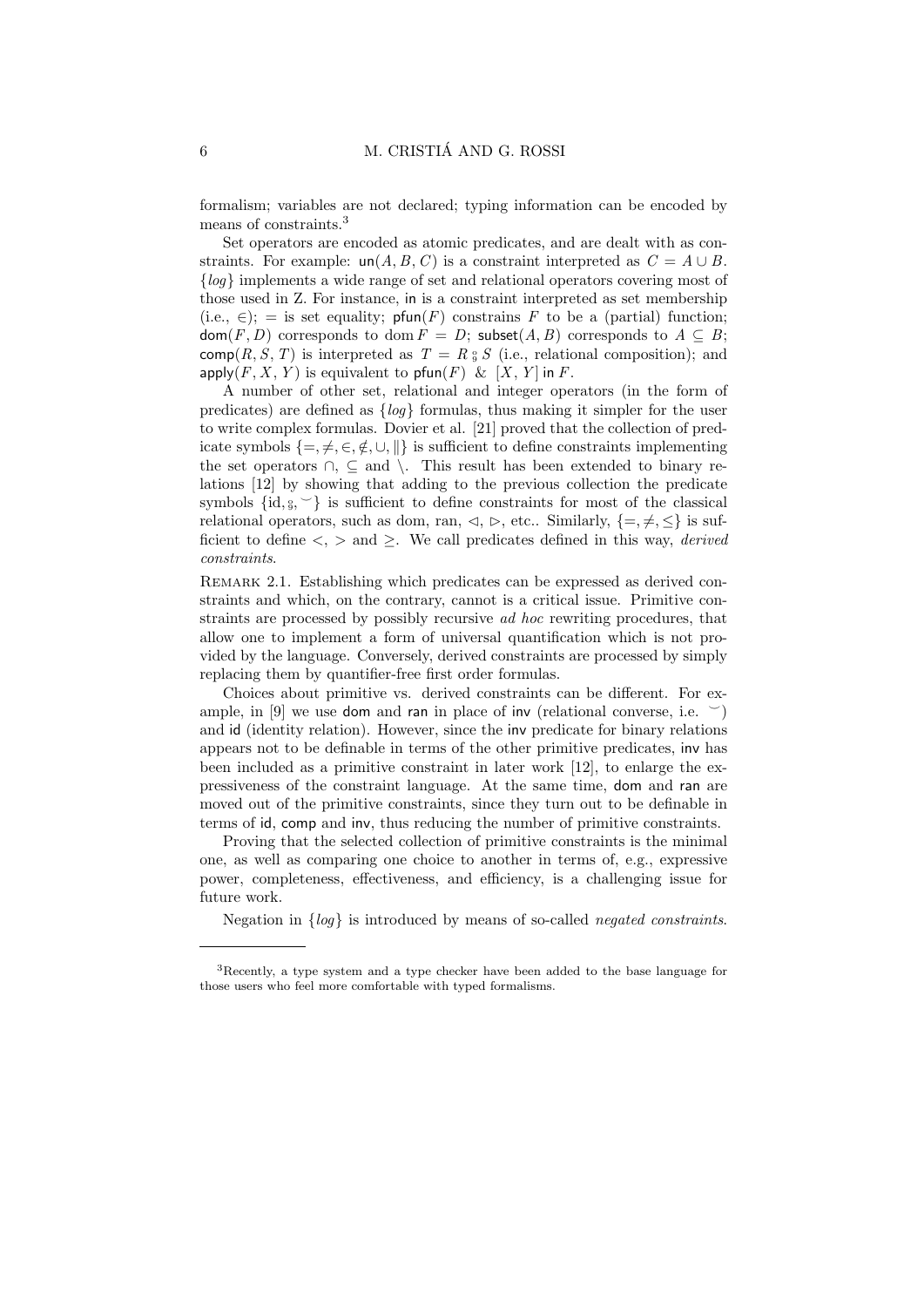For example nun(A, B, C) is interpreted as  $C \neq A \cup B$  and nin corresponds to  $\notin$  – in general, a constraint beginning with 'n' identifies a negated constraint. Most of these constraints are defined as derived constraints in terms of the existing primitive constraints; thus their introduction does not really require extending the constraint language. For formulas to fit inside the decision procedures implemented in  $\{log\}$ , users must only use this form of negation.

Formulas in  $\{log\}$  are built in the usual way by using conjunctions  $(\&)$  and disjunctions (or) of atomic constraints.

EXAMPLE 2.2. The following are two simple formulas accepted by  $\{log\}$ :

```
a in A & a nin B & un(A, B, C) & C = {X / D}.
```

```
un(A,B,C) & N + K > 5 & size(C,N) & B neq {}.
```
As concerns constraint solving, the  $\{log\}$  solver repeatedly applies specialized rewriting procedures to its input formula  $\Phi$  and returns either false or a formula in a simplified form which is guaranteed to be satisfiable with respect to the intended interpretation. Each rewriting procedure applies a few nondeterministic rewrite rules which reduce the syntactic complexity of primitive constraints of one kind. At the core of these procedures is set unification [22]. The execution of the solver is iterated until a fixpoint is reached, i.e., the formula is irreducible.

The disjunction of formulas returned by the solver represent all the concrete (or ground) solutions of the input formula. Any returned formula is divided into two parts: the first part is a (possibly empty) list of equalities of the form  $X = t$ , where X is a variable occurring in the input formula and t is a term; and the second part is a (possibly empty) list of primitive constraints.

## 3. Uses of  $\{log\}$

In this section we show examples on how  $\{log\}$  can be used as a programming language (3.1) and as an automated theorem prover (3.2).

## 3.1.  $\{log\}$  as a programming language

 ${log}$  is primarily a programming language, at the intersection of declarative programming, set programming [30] and constraint programming. Specifically,  ${log}$  is an instance of the general CLP scheme. As such,  ${log}$  programs are structured as a finite collection of clauses, whose bodies can contain both atomic constraints and user-defined predicates. The following examples show the formula-program duality of {log} code along with the notion of clause.

EXAMPLE 3.1. If we want a program that updates function  $F$  in  $X$  with value Y provided X belongs to the domain of F and get an error otherwise, the  $\{log\}$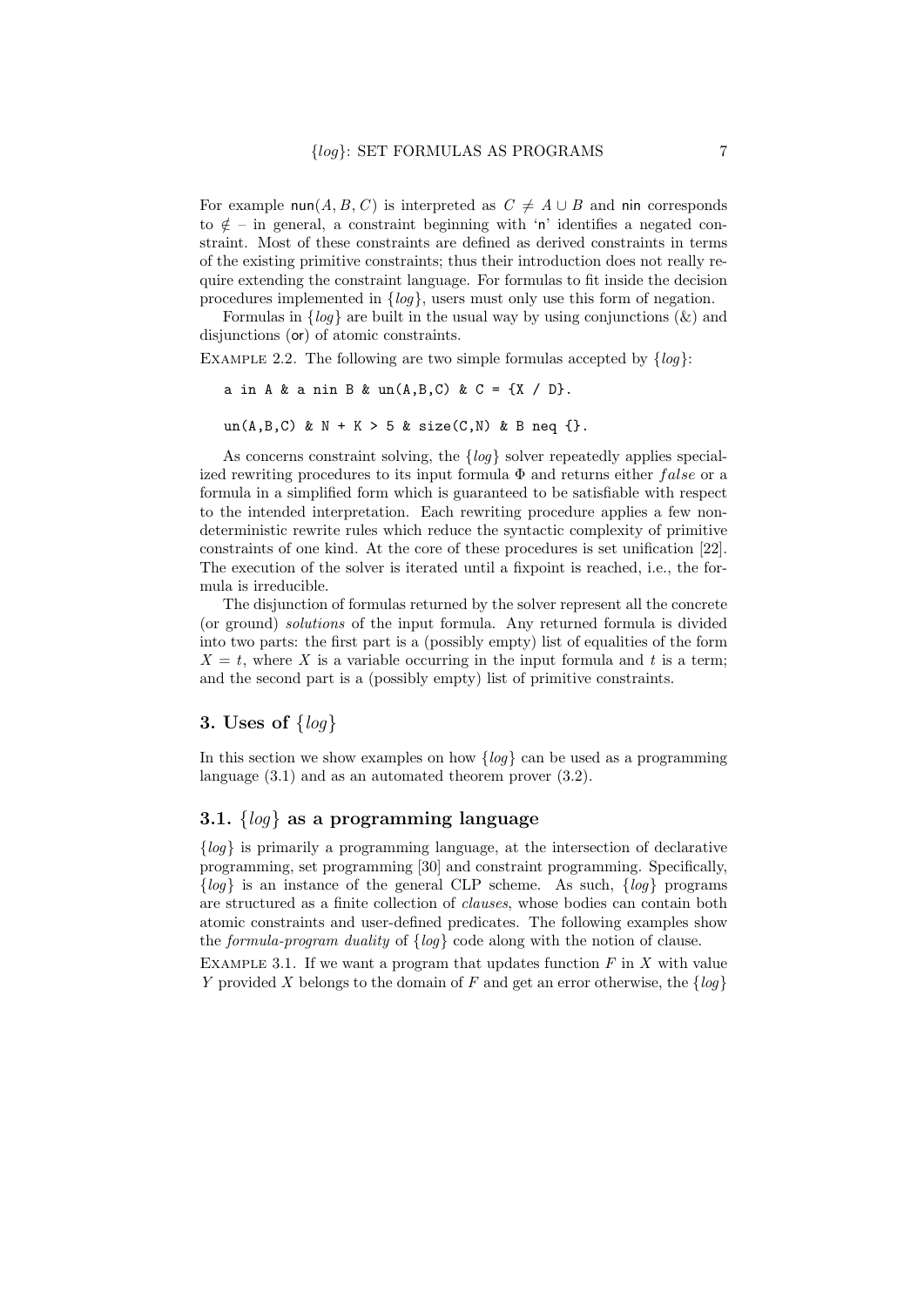code can be the following:

update(*F*, *X*, *Y*, *F*\_, Error) :-  
\n
$$
F = \{ [X, V] / F1 \} \& [X, V] \text{ min } F1 \& F_ = \{ [X, Y] / F1 \} \&
$$
\n
$$
Error = ok
$$
\nor\n
$$
dom(F, D) \& X \text{ min } D \& Error = err.
$$

That is, update returns the modified  $F$  in  $F_$  and the error code in  $Error - think$ of  $F_{-}$  as the value of F in the next state. As & and or are logical connectives and  $=$  is logical equality, the order of the 'instructions' is irrelevant w.r.t. the functional result – although it can have an impact on the performance. Variable  $F1$  is an existentially quantified variable representing the 'rest' of  $F$ . If the ordered pair  $[X, V]$  does not belong to F then the unification between F and  $\{[X, V]/F1\}$  will fail thus making update to execute the other branch. Now we can call update by providing inputs and waiting for outputs:

 $update({[setlog, 5], [hello, earth], [tokeneer, model]}, held, world, G, E).$ 

returns:

 $G = \{[hello, world], [setlog, 5], [tokeneer, model]\}, E = ok$ 

As a programming language,  $\{log\}$  can be used to implement set-based specifications (e.g., Z specifications). As a matter of fact, many of such specifications can be easily translated into  $\{log\}$  (see [18]). This means that  $\{log\}$ can serve as a programming language in which a prototype of a set-based specification can be easily implemented. In a sense, the  $\{log\}$  implementation of a set-based specification can be seen as an executable specification.

REMARK 3.2. A  $\{log\}$  implementation of a set-based specification is easy to get but usually it will not meet the typical performance requirements demanded by users. Hence, we see a  $\{log\}$  implementation of a set-based specification more as a prototype than as a final program. On the other hand, given the similarities between a specification and the corresponding  $\{log\}$  program, it's reasonable to think that the prototype is a *correct* implementation of the specification<sup>4</sup>.

For example, in a set-based specification a table (in a database) with a primary key is usually modeled as a partial function,  $t : X \rightarrow Y$ . Furthermore, one may specify the update of row  $r$  with data  $d$  by means of the *oplus* or override (⊕) operator:  $t' = t \oplus \{r \mapsto d\}$ . All this can be easily and naturally translated into  $\{log\}$ . t is translated as variable T constrained to verify pfun(T) and the update specification is translated as oplus(T,  $\{[R, D]\}, T$ ).

<sup>&</sup>lt;sup>4</sup>In fact, the translation process can be automated in many cases.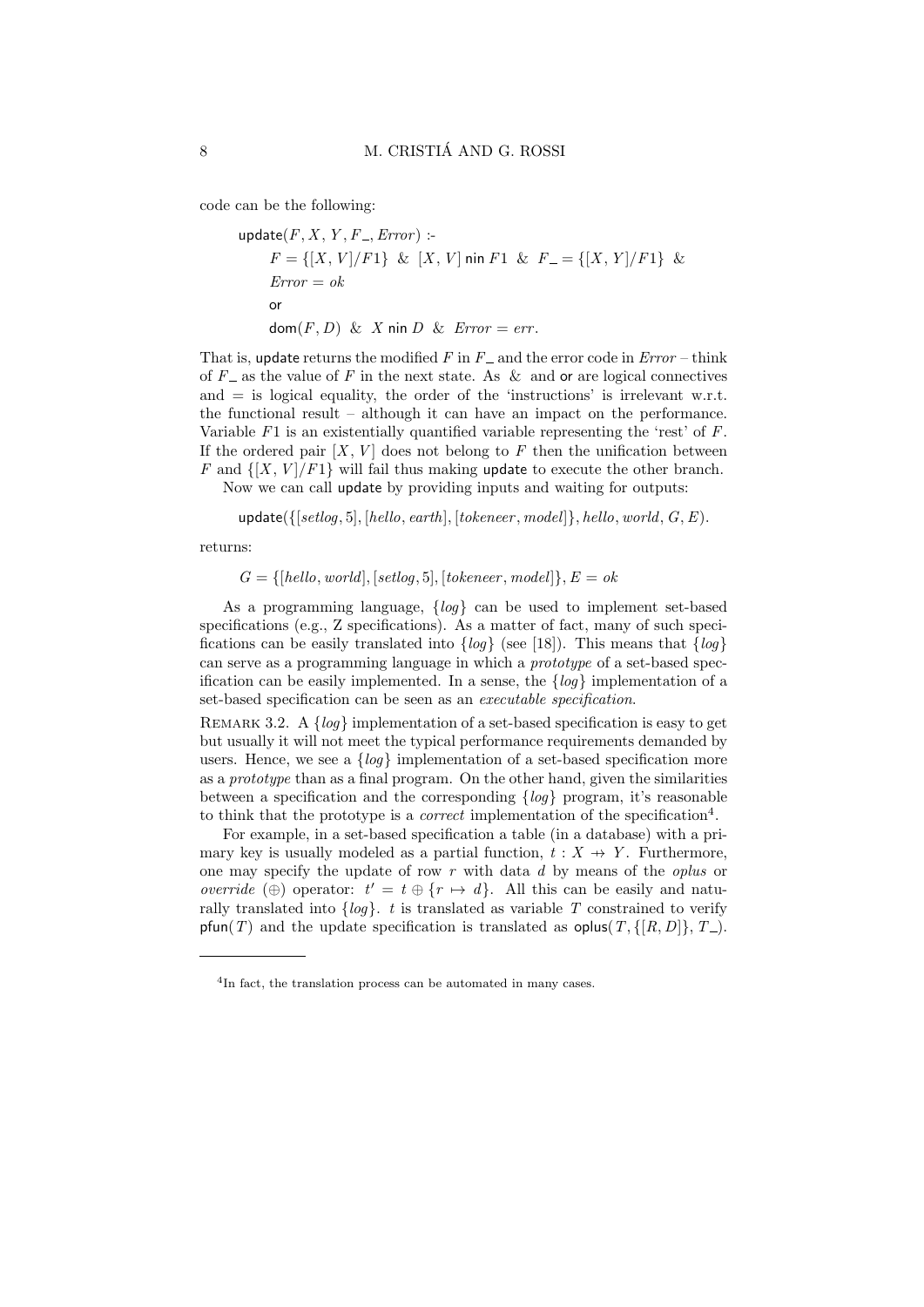However, the oplus constraint will perform poorly compared to the update command of SQL, given that oplus's implementation comprises the possibility to operate in a purely logical manner with it (e.g., it allows to compute oplus(  $T$ , {[a, D]}, {[a, 1], [b, 3]}) while update does not).

Then, we can use these prototypes to make an early validation of the requirements. Validating user requirements by means of prototypes entails executing the prototypes together with the users so they can agree or disagree with the behavior of the prototypes. This early validation will detect many errors, ambiguities and incompleteness present in the requirements and possible misunderstandings or misinterpretations generated by the software engineers. Without this validation many of these issues would be detected in later stages of the project thus increasing the project costs. Think that if one of these issues is detected once the product has been delivered it means to correct the requirements document, the specification, the design, the implementation, the user documentation, etc.

## 3.2.  $\{log\}$  as an automated theorem prover

 ${log}$  is also a *satisfiability solver*. This means that  ${log}$  is a program that can decide if formulas of some theory are *satisfiable* or not. In this case the theory is the theory of finite sets and binary relations, combined with linear integer arithmetic.

Being a satisfiability solver,  $\{log\}$  can be used as an automated theorem prover. To prove that formula  $\phi$  is a theorem,  $\{log\}$  has to be called to prove that  $\neg \phi$  is unsatisfiable.

EXAMPLE 3.3. We can prove that set union is commutative by asking  $\{log\}$  to prove the following is unsatisfiable:

 $un(A, B, C) \& un(B, A, D) \& C$  neq D.

As there are no sets satisfying this formula  $\{log\}$  answers no. Note that the formula can also be written with the nun constraint:  $\text{un}(A, B, C)$  &  $\text{num}(B, A, C)$ .

Evaluating properties with  $\{log\}$  helps to run correct simulations by checking that the starting state is correctly defined. It also helps to test whether or not certain properties are true of the specification or not. However, by exploiting the ability to use  $\{log\}$  as a theorem prover, we can *prove* that these properties are true of the specification.

For instance, since update in Example 3.1 is also a formula we can automatically prove properties true of it.

EXAMPLE 3.4. If *Error* is equal to  $err$  then X does not belong to the domain of F. In order to prove this property we need to call  $\{log\}$  on its negation:

update $(F, X, Y, F_-, err)$  & dom $(F, D)$  & X in D.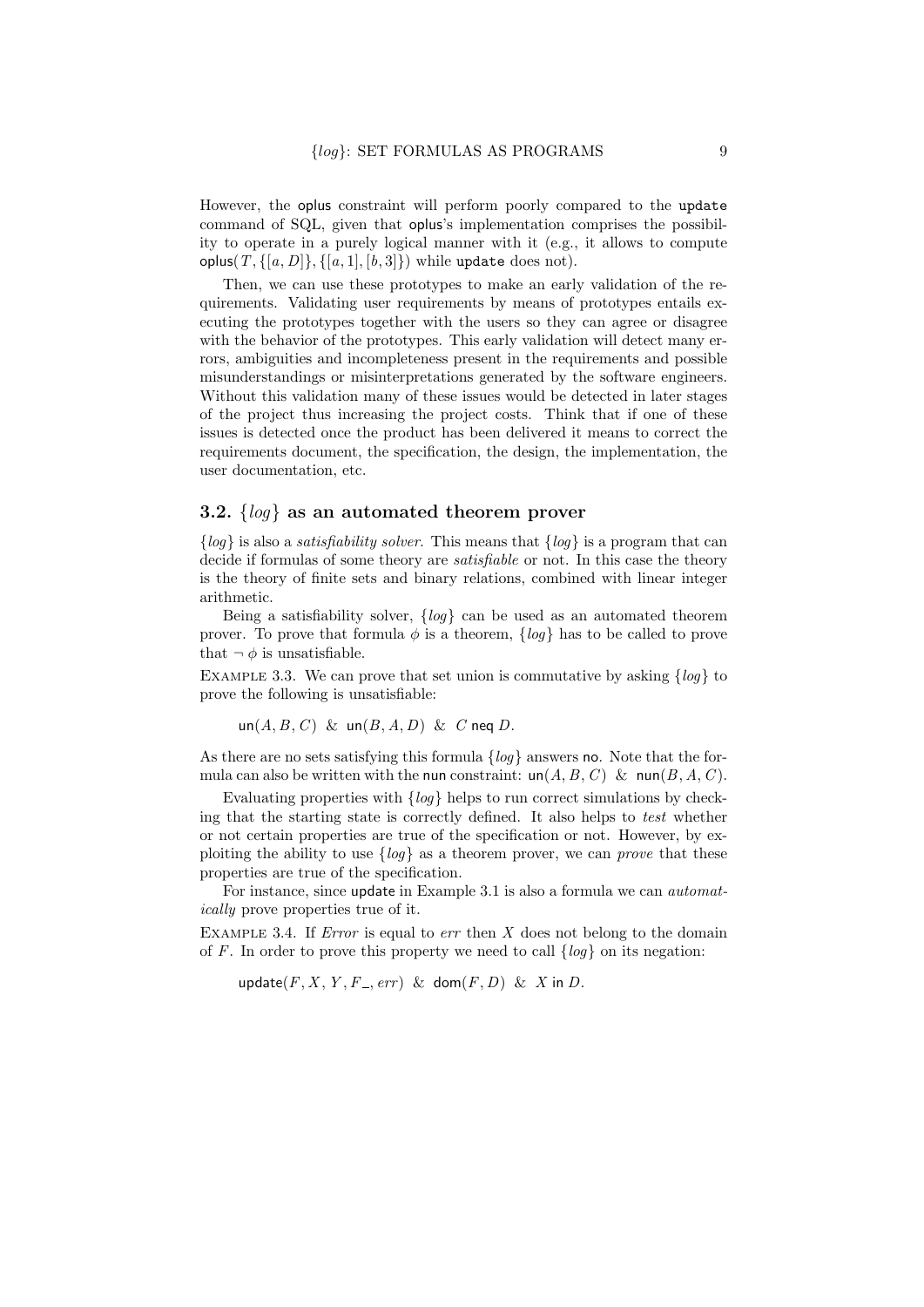Then,  $\{log\}$  answers no because the formula is unsatisfiable. Further, we can prove that  $\textsf{dom}(F, D) \& X \textsf{nin } D$  is equivalent to  $\textsf{comp}(\{[X, X]\}, F, \{\})$ , which allows us to refine update into a version not computing the domain of F. In fact,  $\text{comp}(\{[X, X]\}, F, \{\})$  is just a linear iteration over all the elements of F. Then, we need to discharge the following proof obligation:

dom $(F, D)$  & X nin  $D \Leftrightarrow \text{comp}(\{[X, X]\}, F, \{\})$ 

by proving that its negation is unsatisfiable:

$$
dom(F, D) \& X \text{ nin } D \& \text{ncomp}(\{[X, X]\}, F, \{\})
$$
  
\n
$$
comp(\{[X, X]\}, F, \{\}) \& \text{dom}(F, D) \& X \text{ in } D
$$
\n
$$
(\Leftarrow)
$$

Hence, now we can write update as follows:

update(*F*, *X*, *Y*, *F*\_, Error) :-  
\n
$$
F = \{ [X, V] / F1 \} \& [X, V] \text{ min } F1 \& F_ = \{ [X, Y] / F1 \} \&
$$
\n
$$
Error = ok
$$
\nor\n
$$
comp(\{ [X, X] \}, F, \{ \} ) \& Error = err.
$$

Furthermore,  $\{log\}$  can be used to automatically discharge verification conditions in the form of invariants. Precisely, in order to prove that an operation T preserves the state invariant I we have to discharge the following proof obligation:

$$
I \wedge T \Rightarrow I' \tag{1}
$$

If we want to use  $\{log\}$  to discharge (1) we have to ask  $\{log\}$  to check if the negation of (1) is unsatisfiable. In fact, we need to execute the following  $\{log\}$ program:

$$
I \wedge T \wedge \neg I' \tag{2}
$$

because  $\neg (I \land T \Rightarrow I') \equiv \neg (\neg (I \land T) \lor I') \equiv I \land T \land \neg I'.$ 

EXAMPLE 3.5. An invariant property of update is that  $F$  is a function. Formally, we can prove the following:

$$
pfun(F) \& update(F, X, Y, F_-, E) \Rightarrow pfun(F_-)
$$

as always by proving that its negation is unsatisfiable:

$$
\mathsf{pfun}(F) \And \mathsf{update}(F, X, Y, F_{-}, E) \And \mathsf{npfun}(F_{-})
$$
\n
$$
(3)
$$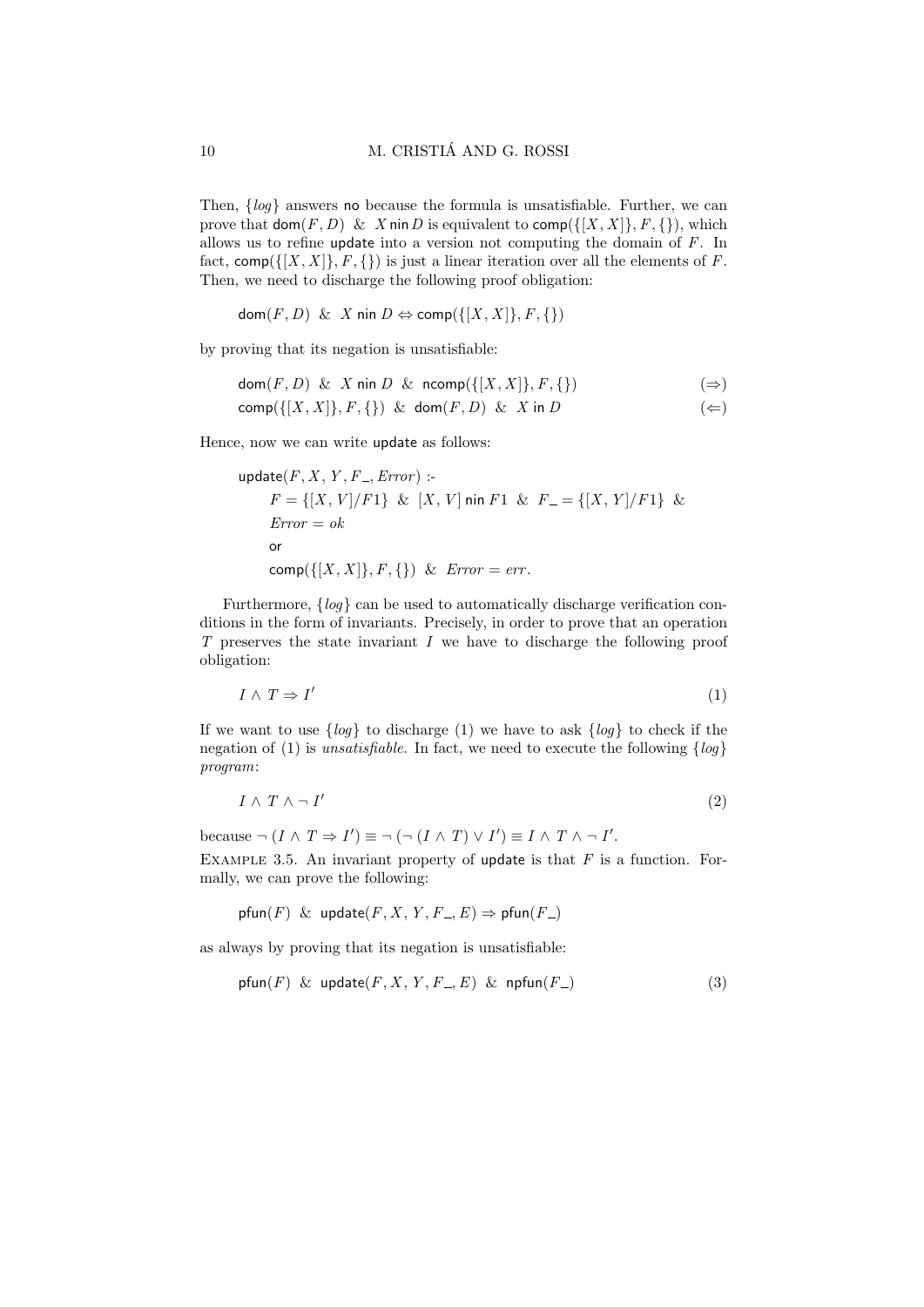As these examples show,  $\{log\}$  is a programming and proof platform exploiting the program-formula duality within the theory of finite sets and binary relations.

In particular, many Z specifications can be easily translated into  $\{log\}$  (see the on-line document [18]). This means that  $\{log\}$  can serve as a programming language in which prototypes of those specifications can be immediately implemented. Then,  $\{log\}$  itself can be used to automatically prove that the specifications preserve some state invariants.

#### 4. Dealing with Binary Relations and Partial Functions

The relational fragment of  $\{log\}$  is at least as expressive as the class of full set relation algebras on finite sets [11, 12]. In spite of the inherent undecidability of this class of relation algebras,  $\{log\}$  is able to automatically reason about practical problems expressed in relational terms.

Example 4.1. The overriding operator present in the Z formal notation is defined as follows:

 $R \oplus S = ((\text{dom } S) \Leftrightarrow R) \cup S$ 

where R and S are binary relations and  $\leq$  is domain anti-restriction. Given that the operation that updates a table can be modeled as an overriding operation, ⊕ is frequently used in Z specifications.

Overriding is available in  $\{log\}$  in the form of the (derived) constraint oplus:

 $oplus S(R, S, T) \Leftrightarrow T = R \oplus S$ 

Hence, we can specify in  $\{log\}$  the update operation of Example 3.1 as follows:

updateOplus $(F, X, Y, F_-, Error)$  :oplus $(F, \{[X, Y]\}, F)$  &  $Error = ok$ or  $dom(F, D) \& X \text{ nin } D \& Error = err.$ 

Then we can use  $\{log\}$  to prove that update refines updateOplus:

update(F, X, Y, G)  $\Rightarrow$  updateOplus(F, X, Y, G)

by proving the negation to be unsatisfiable. In this way we get a more efficient code given that oplus is too powerful when one only wants to update a single point in the relation.

REMARK 4.2. Logical negation can be avoided in  $\{log\}$  as long as we work with primitive constraints, since for each of them  $\{log\}$  implements also its negation.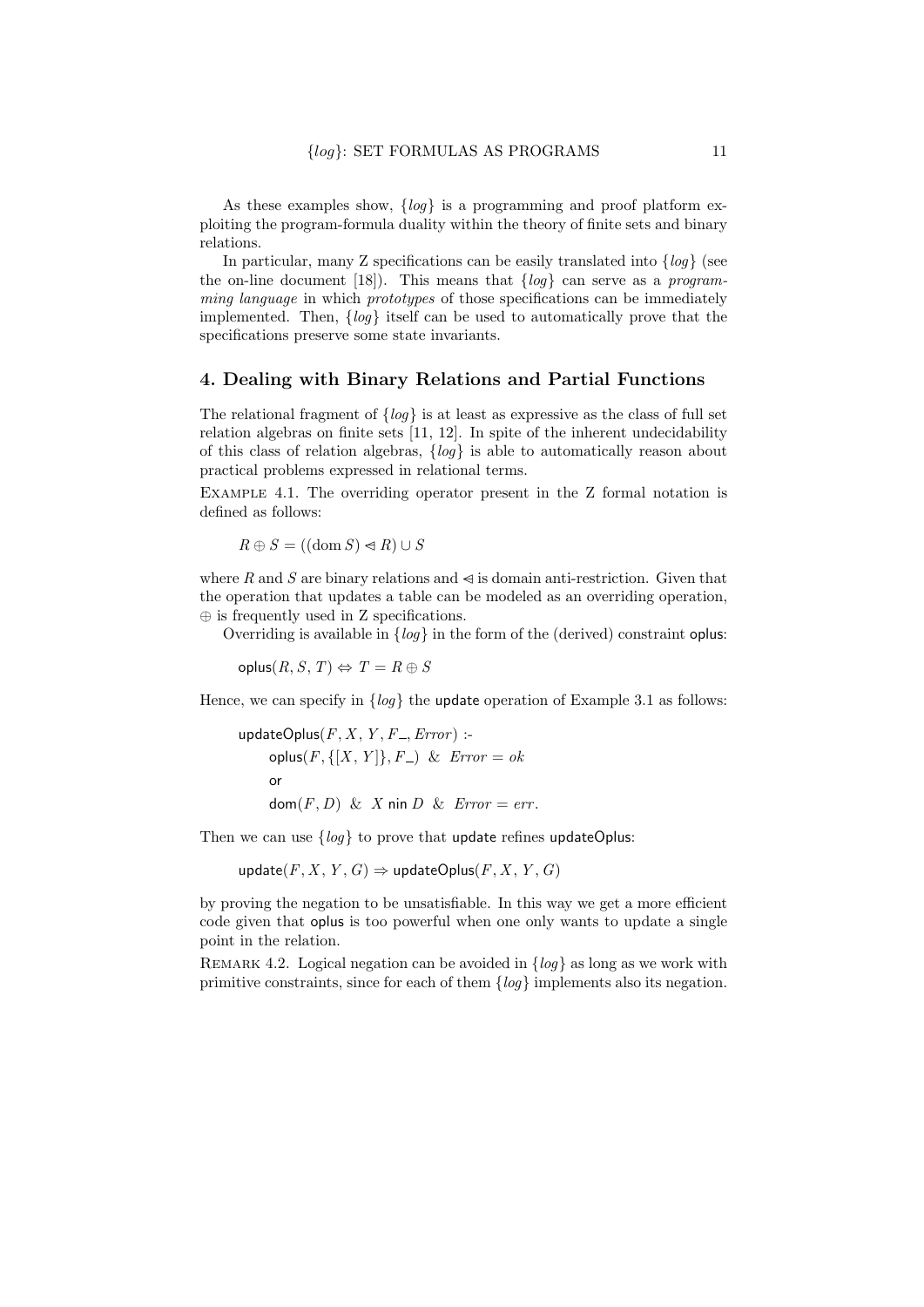On the other hand, if the formula to be negated is a compound formula (i.e., a formula formed by conjunction and disjunction of atomic predicates, such as, for instance, updateOplus in the above example), then we must distribute "by hand" the negation all the way down to the atoms at which point we use the negations of the primitive constraints.

Automating the generation of such kind of negated formulas is one of the improvements that are planned as future work.

The decidable fragment of the relational fragment of  $\{log\}$  is still very expressive. In fact, for a formula to be outside the decision procedure it must contain an atom such as  $\text{comp}(R, S, \{X/R\})$  or  $\text{comp}(S, R, \{X/R\})$  or a subformula that in some way hides such atoms, i.e., it must contain a relational composition where one of the operands shares a variable with the result of the composition.<sup>5</sup> For example, if  $\textsf{dom}(\{X/R\}, A)$  & ran(R, A) is present in the formula, chances are that it will lay outside the decision procedure, since dom and ran constraints are rewritten to formulas based on comp. When a formula lays outside the decision procedure  ${loq}$  will enter an infinite loop. This means that {log} gives correct answers, but it might not give an answer.

The absence of comp constraints of the special form mentioned above is only a sufficient condition for termination of  $\{log\}$ . In fact, not all formulas containing such constraints go into an infinite loop. For example, the formula comp( $\{[X, Z]/R\}, \{[Z, Y]/S\}, R) \wedge id(A, R)$ , where the first and the third operands share the same variable  $R$ , terminates returning a finite number of solutions. Further investigation on the kind of formulas that makes  $\{log\}$  to enter an infinite loop is left for future work. For now, we can observe that these patterns seldom occur in practice. Indeed, an extensive empirical evaluation of a  $\{log\}$  shows that the solver is able to automatically prove hundreds of theorems of set theory and relation algebra on finite sets, and to automatically find solutions to systems of constraints of the same theories, as well [12].

## 5. Dealing with Set Cardinalities

Some times it is necessary to reason about the size of data structures and not only about their contents. For example, within the algebra of finite sets one can partition a given set into two disjoint subsets:  $C = A \cup B \wedge A \cap B = \emptyset$ . But there is no way to state that  $A$  and  $B$  must be of the same cardinality. In practice, these constraints might appear, for instance, when part of a given data structure must be put into a cache when its size reaches certain threshold. Specifically, cardinality constraints appear in the verification of some distributed algorithms [1, 4] and are at the base of the notions of integer interval, arrays and lists.

<sup>5</sup>The technical details are more complex but this is the essence of the problem [14].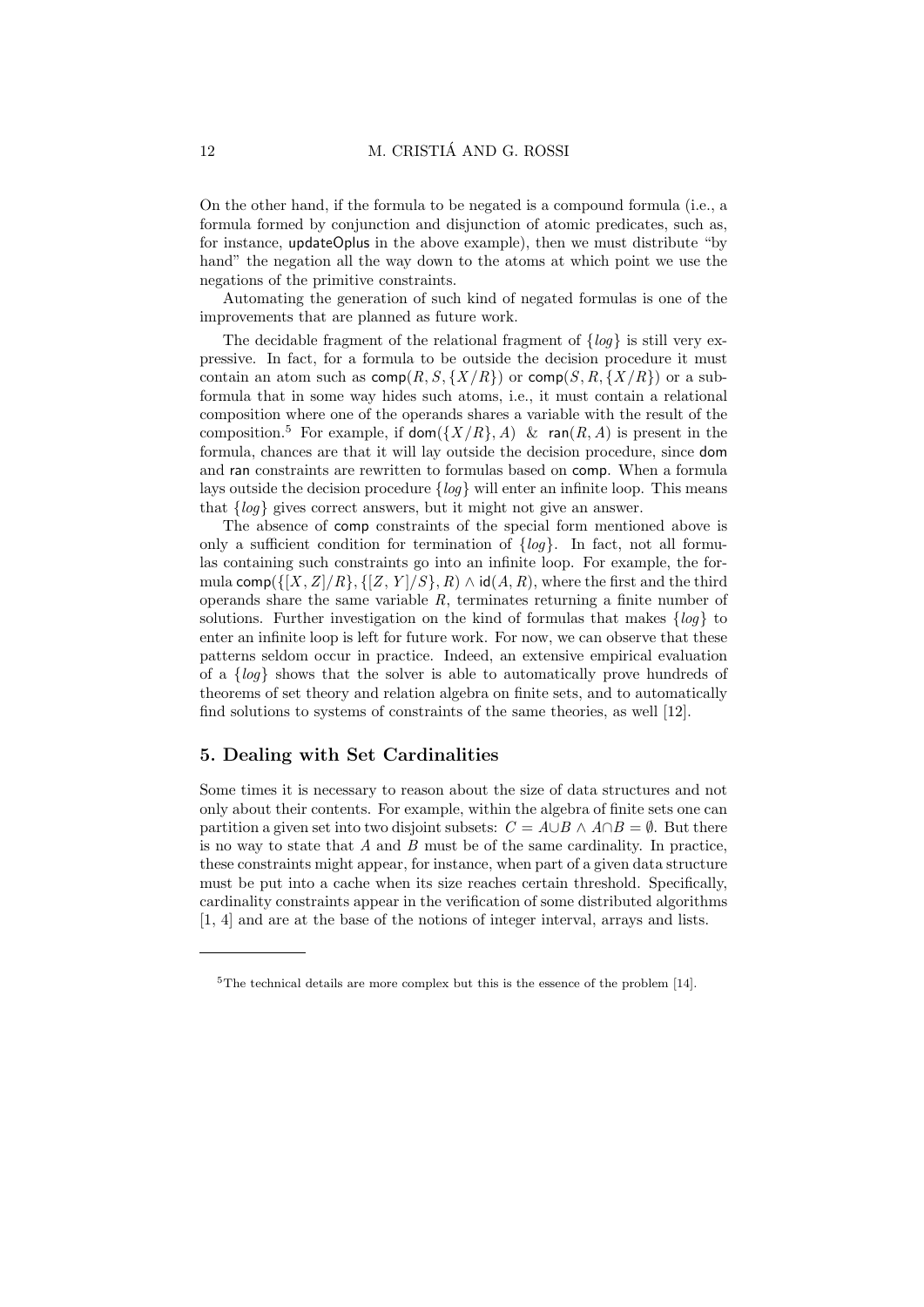${log}$  implements a decision procedure for the algebra of finite sets with cardinality [17]. In this regard  $\{log\}$  combines the rewrite rules of the CLP(SET) scheme with a decision algorithm for formulas including cardinality developed by C. Zarba [34]. Zarba proves that a theory of finite sets equipped with the classic set theoretic operators, including cardinality, combined with linear integer constraints is decidable. The  $\{log\}$  decision procedure first uses all the power of {log} to produce a simplified, equivalent formula that can be passed to Zarba's algorithm which makes a final judgment about its satisfiability, in case it contains cardinality constraints. At implementation level Zarba's algorithm is implemented by integrating the Prolog Boolean SAT solver developed by Howe and King  $[25]$  with SWI-Prolog's implementation of the  $CLP(Q)$  system [23]. As a result the implementation integrates three Prolog-based systems: Howe and King's SAT solver,  $CLP(Q)$  and  $\{log\}$ .

Hence,  $\{log\}$  can be used to automatically prove verification conditions based on the cardinality operator.

EXAMPLE 5.1.  $\{log\}$  has been tested against  $+250$  verification conditions arising during the analysis of distributed algorithms [27]. For instance, it can automatically discharge the following proof obligation.

size(U, N) &  $N > 0$  &  $N > 3 * T$  & subset $(F, U)$  & size $(F, M)$  &  $M \leq T$  & subset(Cgs, U) & size(Cgs, K) &  $2*K \ge N - T + 1$  & subset(*Bqr*, *U*) & size(*Bqr*, *J*) &  $2 * J > N + 3 * T + 1$  & inters( $Cqs, Bqr, L$ ) & size( $L, 0$ )

As a consequence of the fact that the new decision procedure is still based on set unification, it can deal with set of sets nested at any level. For example, the decision procedure is able to give all the possible solutions for a goal such as  $size({\{\{X\},\{Y,Z\}\},N})$ , where X, Y, Z and N are variables.

The formulas returned by  $\{log\}$  represent all the concrete (or ground) solutions of the input formula. If these formulas do not contain any size or integer constraints, then a concrete solution for such formulas is obtained using the empty set for all set variables occurring in them (with the exception of the variables X in atoms of the form  $X = t$ ). Unfortunately, this is no longer true when considering also the size and integer constraints. For example the answer to the following formula:

size(A, M) &  $1 \leq M$  &  $M \leq 2$  & size(B, N) &  $5 \leq N$  & subset $(C, B)$  & size $(C, K)$  &  $7 \leq K$ .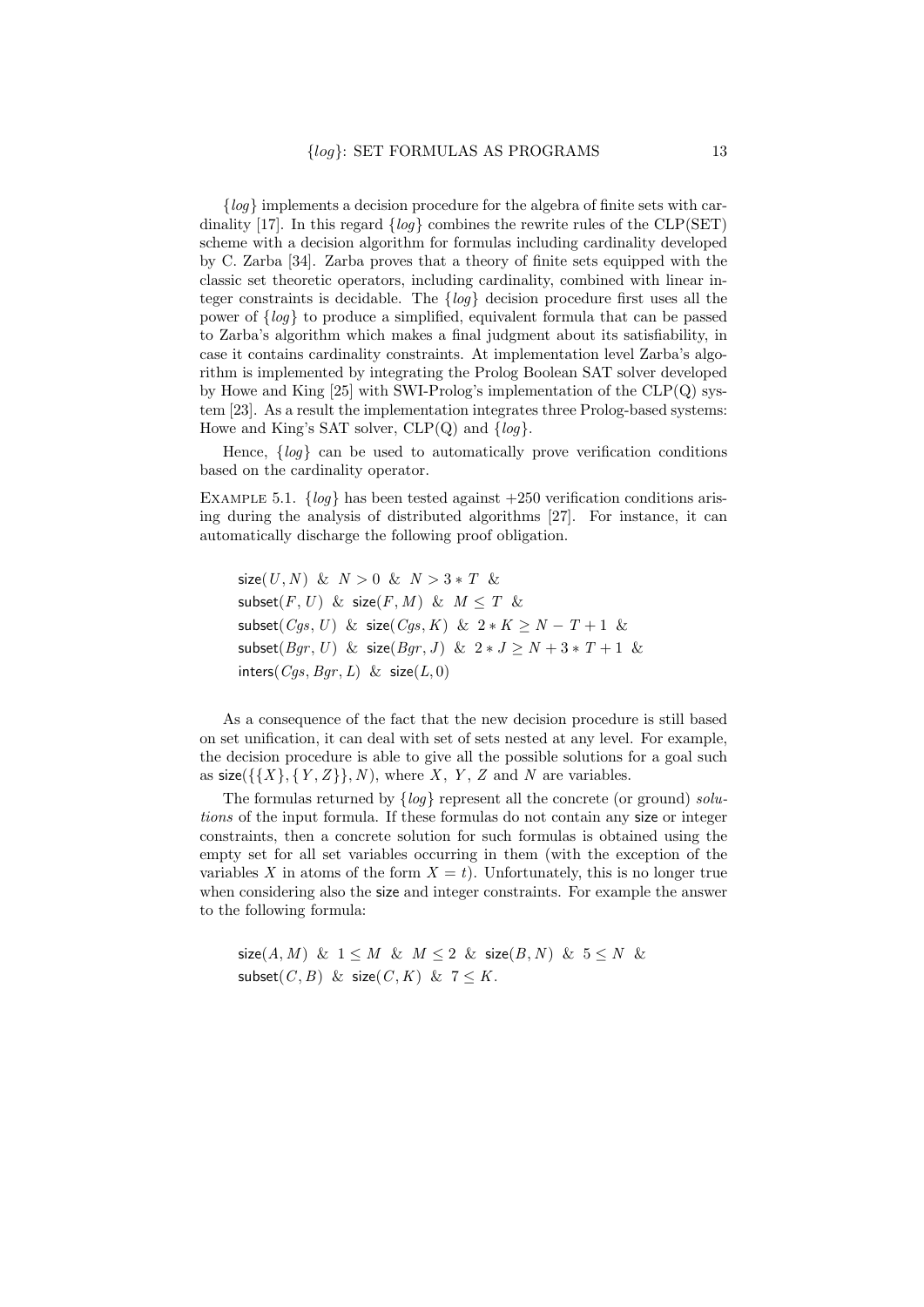is

#### true

# Constraint : size(A, M),  $M \geq 0, 1 \leq M, M \leq 2$ , size(B, N),  $N \geq 0$ ,  $5 \leq N$ , subset $(C, B)$ , size $(C, K)$ ,  $K \geq 0, 7 \leq K$

That is, {log} returns the formula itself. This means the formula is satisfiable and that all the possible solutions can be obtained by fixing values for the variables as long as all the constraints are met. However, this answer does not point out an evident concrete solution for the formula.

For some applications such as model-based testing [19] determining the satisfiability of a formula is not enough. A more or less concrete solution is needed. For this reason  $\{log\}$  provides a way in which the solver returns formulas for which is always easy to find a solution. We call such a solution a minimal solution because the cardinalities of all the set variables in size constraints are the smallest as to satisfy the formula. When  $\{log\}$  is executed in the minimal solution mode, the answer to the above goal is a more concrete solution:

$$
A = \{-N8\}, \quad M = 1,
$$
  
\n
$$
B = \{-N7, -N6, -N5, -N4, -N3, -N2, -N1\}, \quad N = 7,
$$
  
\n
$$
C = \{-N7, -N6, -N5, -N4, -N3, -N2, -N1\}, \quad K = 7
$$
  
\nConstruct:  $-N7$  neg  $-N6, -N7$  neg  $-N5, ..., -N3$  neg  $-N1, -N2$  neg  $-N1$ 

This formula is a finite representation of a subset of the possible solutions for the input formula from which it is trivial to get concrete solutions.

#### 6. Restricted Intensional Sets

Intensional sets are widely recognized as a key feature to describe complex problems, possibly leading to more readable and compact programs than those based on conventional data abstractions. As a matter of fact, various specification or modeling languages provide intensional sets as first-class entities.

{log} provides a narrower form of intensional sets, called Restricted Intensional Sets (RIS), that are similar to the set comprehensions available in the formal specification language Z. The basic form of a RIS term is:

ris $(X \text{ in } A, \phi, u)$ 

where A is a set,  $\phi$  is a {loq} formula, and u is a term containing X. The intuitive semantics of this RIS is "the set of instances of the term  $u(X)$  such that X belongs to A and  $\phi$  holds for X", i.e.,  $\{y : \exists x (x \in A \land \phi \land y = u(x)\}.$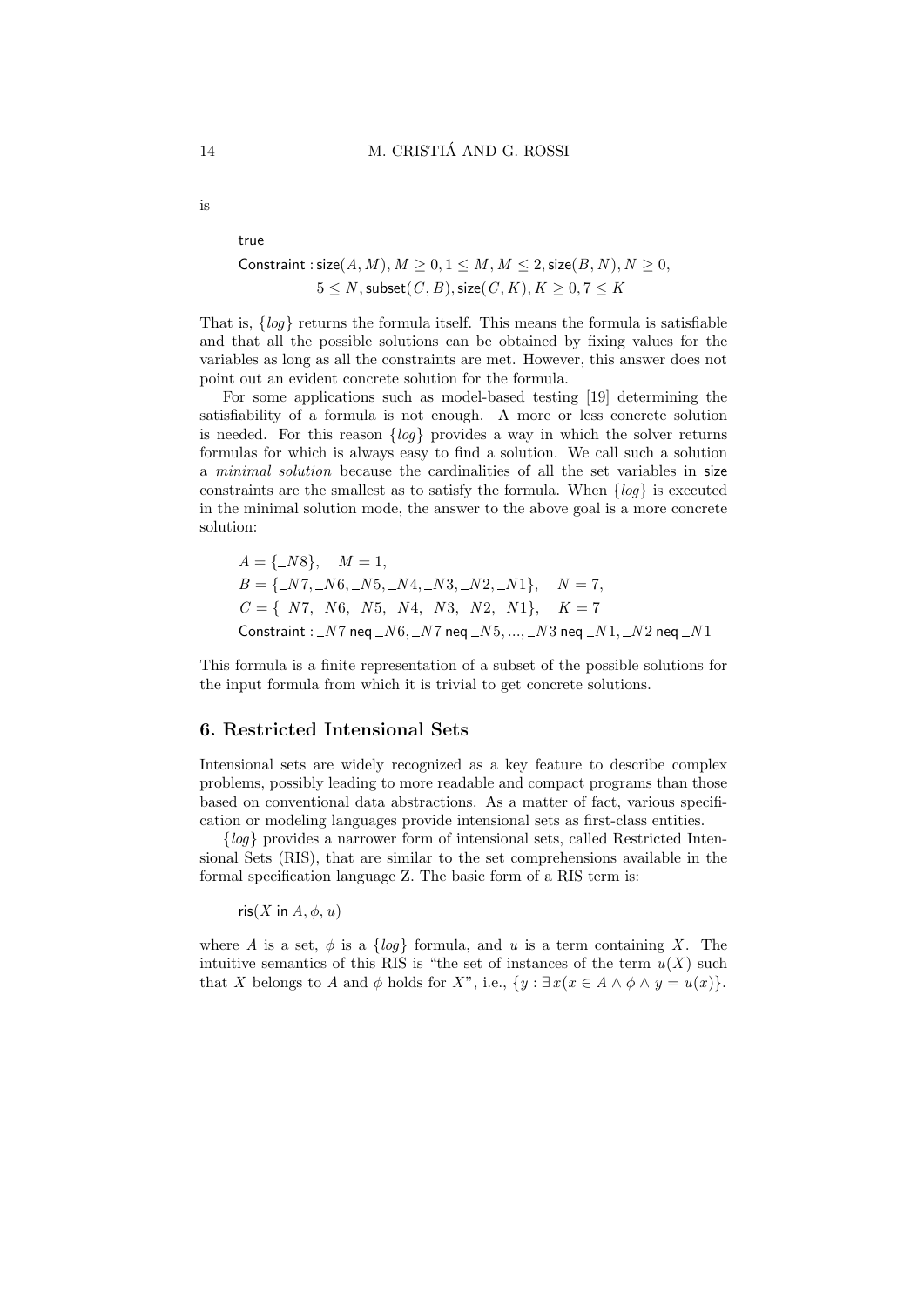RIS have the restriction that A must be a finite set. This fact, along with a few restrictions on variables occurring in  $\phi$  and u, guarantees that the RIS is a finite set, given that it is at most as large as A. It is important to note that, although RIS are guaranteed to denote finite sets, nonetheless, RIS may be not completely specified. In particular, as the domain can be a variable or a partially specified set, RIS are finite but unbounded.

 ${log}$  formulas containing RIS remain decidable if the formulas inside them are decidable<sup>6</sup> .

The next example shows the classes of problems RIS are meant to solve.

EXAMPLE 6.1. First, we can use  $\{log\}$  with RIS as a programming language. We can think in a program outputting the even numbers  $(E)$  present in a set of numbers  $(S)$  that is the input to the program<sup>7</sup>:

$$
E = \text{ris}(X \text{ in } S, 0 \text{ is } x \text{ mod } 2, X) \tag{4}
$$

The RIS term can be written more compactly as  $\operatorname{ris}(X \text{ in } S, 0 \text{ is } x \text{ mod } 2)$ , since in this case its third argument coincides with its control variable (i.e., the first argument). Then if S is bound to  $[-2, 2]$ ,  $\{log\}$  will answer  $E = \{-2, 0, 2\}$ .

Second, we can use  $\{log\}$  with RIS as a *solver* for set formulas. For instance, we want  $\{log\}$  to find the most general solution for the following formula:

$$
ris(X in A, 0 is X mod 2) = \{-2, 0, 2\}
$$

Note that, in a sense, we are asking  $\{log\}$  to find the input values that make program (4) to return a given output. In this case the answer will be:

$$
S = \{-2, 0, 2/N\}, \text{ris}(X \text{ in } N, 0 \text{ is } X \text{ mod } 2\} = \{\}
$$

where  $N$  is a new variable (implicitly existentially quantified). Substituting  $N$ by  $\{\}\$  yields a ground solution (i.e.,  $S = \{-2, 0, 2\}\$ ).

Third, we can use  $\{log\}$  with RIS to *prove* properties of  $\{log\}$  formulas. For instance, to prove that  $un({x : S | x < m}, {x : S | x > m}, B) \Rightarrow m \notin B$ , we can prove the following  $\{log\}$  formula:

$$
\text{un}(ris(X \text{ in } S, X < M), \text{ris}(X \text{ in } S, X > M), B) \wedge M \text{ in } B
$$

which is found to be unsatisfiable.

As LIA is decidable, RIS are a convenient mechanism to model and reason about programs dealing with integers.

 $^6\mbox{\sf Among others},$  more technical, restrictions [14].

 $7{log}$  supports standard Prolog arithmetic operators. In particular, it supports the is operator which should be used to force the evaluation of arithmetic expressions.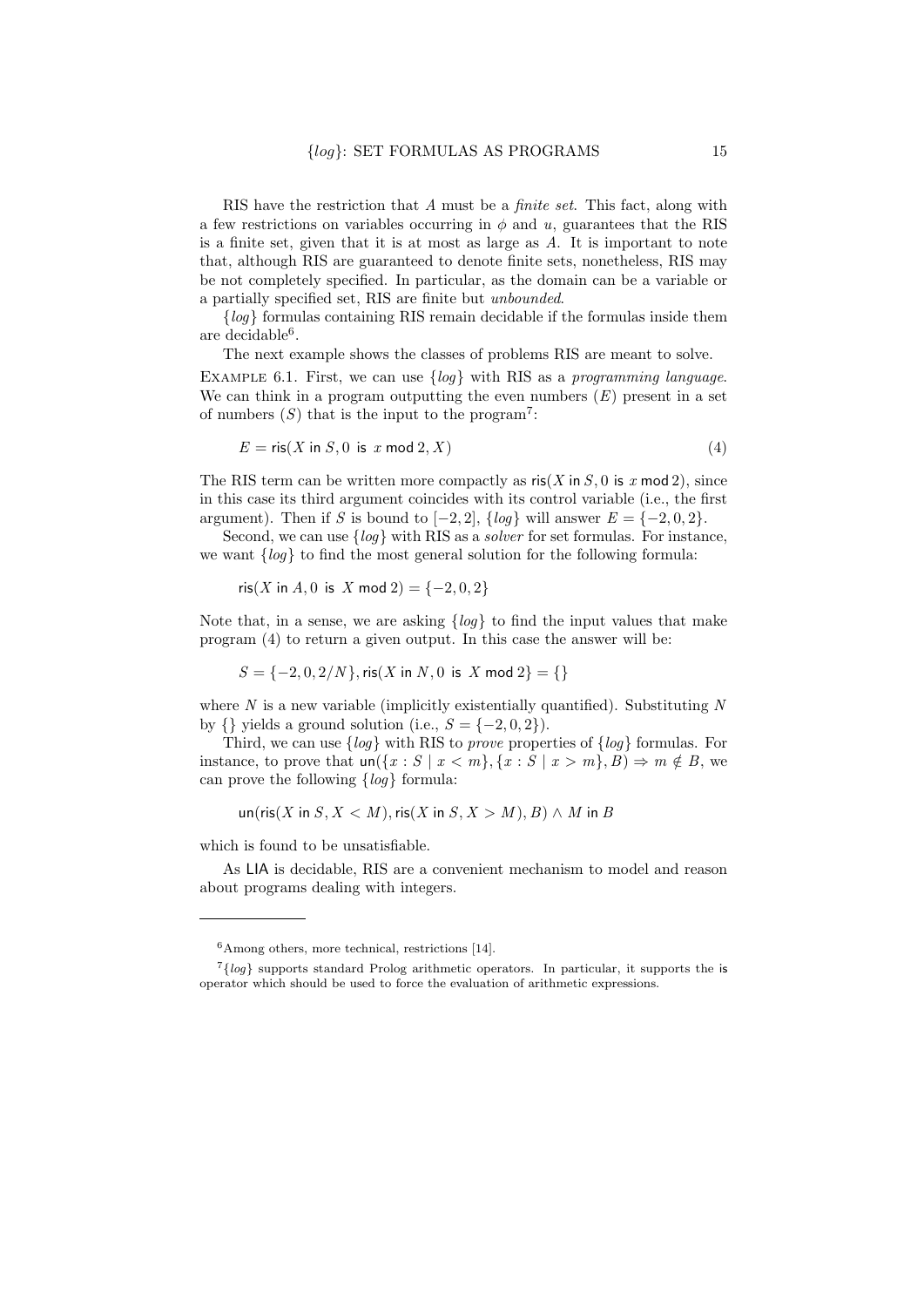Example 6.2. RIS can be used to get the subset of a set verifying some LIA formula, which cannot be done rather efficiently in a pure algebraic fragment of set theory.

 $\operatorname{ris}(X \text{ in } S, \operatorname{integer}(X))$  [S ∩ Z]

 $\text{ris}(X \text{ in } S, M \leq X \& X \leq N)$  [S ∩ [M, N]]

 $\operatorname{ris}(X \text{ in } S, 0 \leq X)$  [S ∩ N]

$$
ris(X in S, 0 \leq 3*X + 2*Y)
$$

The same can be done with binary relations. As an example,  $\mathsf{ris}([X, Y]$  in  $R, X \leq Y$  represents the binary relation  $R \cap (\underline{\hspace{1cm}} \leq \underline{\hspace{1cm}})$ .

REMARK 6.3. The language of RIS, called  $\mathcal{L}_{RIS}$ , is parametric with respect to any first-order theory  $X$  providing at least equality and a decision procedure for  $X$ -formulas. In practice, however, many interesting theories are undecidable and only semi-decision procedures exist for them. This is the case, for instance, for the theory RA of sets and binary relations implemented by  $\{log\}$ . Hence, the condition on the availability of a decision procedure for all  $\chi$ -formulas can be often relaxed. Instead, the existence of some algorithm capable of deciding the satisfiability of a significant fragment of  $\mathcal{X}$ -formulas can be assumed. If such an algorithm exists and the user writes formulas inside the corresponding fragment, all the theoretical results for RIS still apply.

## 7. Universal Quantification in  $\{log\}$

Formulas that  $\{log\}$  can deal with are quantifier-free first-order formulas over finite sets and integer linear arithmetic.

However,  ${loq}$  provides also some form of universal quantification by means of RIS. In effect, the introduction of RIS in  $\{log\}$  allows for the definition of restricted universal quantifiers (RUQ). In general, if  $A$  is a set, then a RUQ is a formula of the following form:

 $\forall x \in A : \phi$ 

It is easy to prove the following:

$$
(\forall x \in A : \phi) \Leftrightarrow A \subseteq \{x : x \in A \land \phi\}
$$
\n
$$
(5)
$$

Given that  $\{x : x \in A \land \phi\}$  is the interpretation of ris(X in A,  $\phi$ ), the r.h.s. of (5) can be expressed as the  $\{log\}$  formula:

subset $(A, \text{ris}(X \text{ in } A, \phi))$ 

for which {log} provides the derived constraint foreach thus making RUQ easier to write:

$$
\text{for each}(X \text{ in } A, \phi) \cong \text{subset}(A, \text{ris}(X \text{ in } A, \phi)).\tag{6}
$$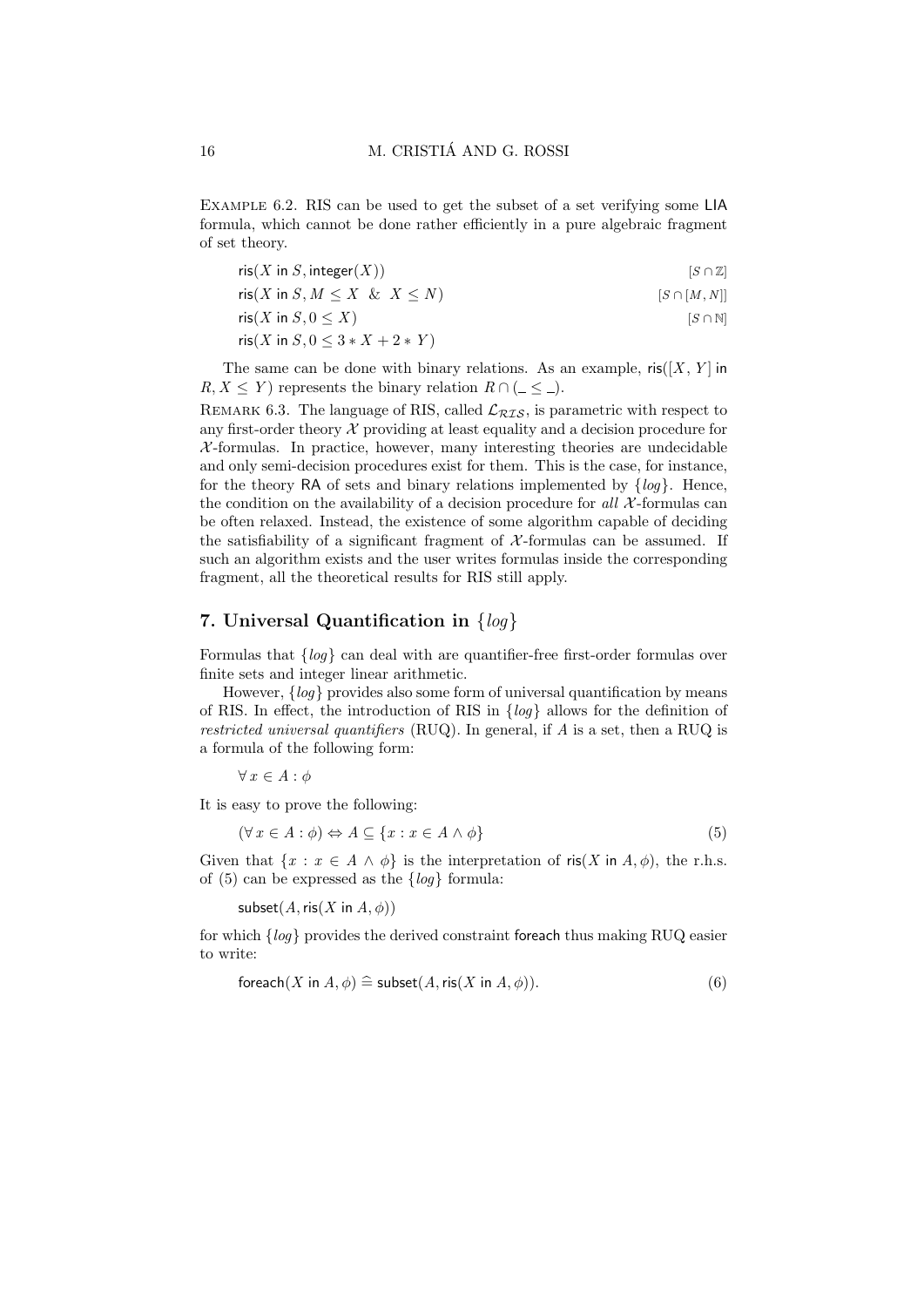There is also a more powerful form of foreach:

$$
\text{for each}(X \text{ in } A, \mathsf{V}, \phi, \psi) \cong \text{subset}(A, \text{ris}(X \text{ in } A, \mathsf{V}, \phi, \psi)).\tag{7}
$$

where V is a vector of existentially quantified variables inside the foreach and  $\psi$ is a so-called *functional predicate*. A predicate  $\psi(x_1, \ldots, x_{n+1})$  is a functional predicate iff for any given  $x_1, \ldots, x_n$  there exists at most one  $x_{n+1}$  making  $\psi$ true. Functional predicates enjoy a nice property concerning their negation [14], which considerably extends the class of decidable formulas including foreach constraints.

Example 7.1. We use foreach to encode and automatically reason about important security properties [13]. The Bell-LaPadula (BLP) security model proposes two security properties for secure operating systems. The simplest is called security condition of which we show a simplified version:

$$
\forall (s, o, x) \in b : x = r \Rightarrow f_2(o) \le f_1(s) \land f_4(o) \subseteq f_3(s)
$$
\n
$$
(8)
$$

where b is a ternary relation and  $f_i$  are functions. In  $\{log\}$  we can encode a ternary relation with a binary relation where the second components are ordered pairs. Then  $(s, o, x) \in b$  becomes  $[S, [O, X]]$  in B. Therefore, (8) is encoded as follows:

$$
\begin{aligned}\n\text{second}(F1, F2, F3, F4, B):\\
\text{forecast}([S, [O, X]] \text{ in } B, [No, Co, Ns, Cs],\\
& No \leq Ns \ \& \ \text{subset}(Co, Cs),\\
\text{apply}(F1, S, Ns) \ \& \ \text{apply}(F2, O, No) \ \& \\
\text{apply}(F3, S, Cs) \ \& \ \text{apply}(F4, O, Co)\n\end{aligned}
$$

where apply is a derived constraint which is defined as

 $apply(F, X, Y) \triangleq [X, Y]$  in F & pfun(F).

Note that all the apply constraints are placed in the last argument given that they are functional predicates.

Remark 7.2. Example 7.1 brings in the point of when a binary relation can be applied to an element of its domain. Usually the condition for function application is, precisely, for the binary relation to be a function. However, there is a weaker condition in which the binary relation is locally functional; that is, the binary relation is a function in (at least) one point. Therefore, in  ${log}$  the user can work also with the following derived constraint:

$$
\mathsf{applyTo}(F,X,\,Y) \mathrel{\widehat{=}}\\ F = \{[X,\,Y]/G\} \And [X,\,Y] \text{ nin } G \And \text{comp}(\{[X,X]\},G,\{\}).
$$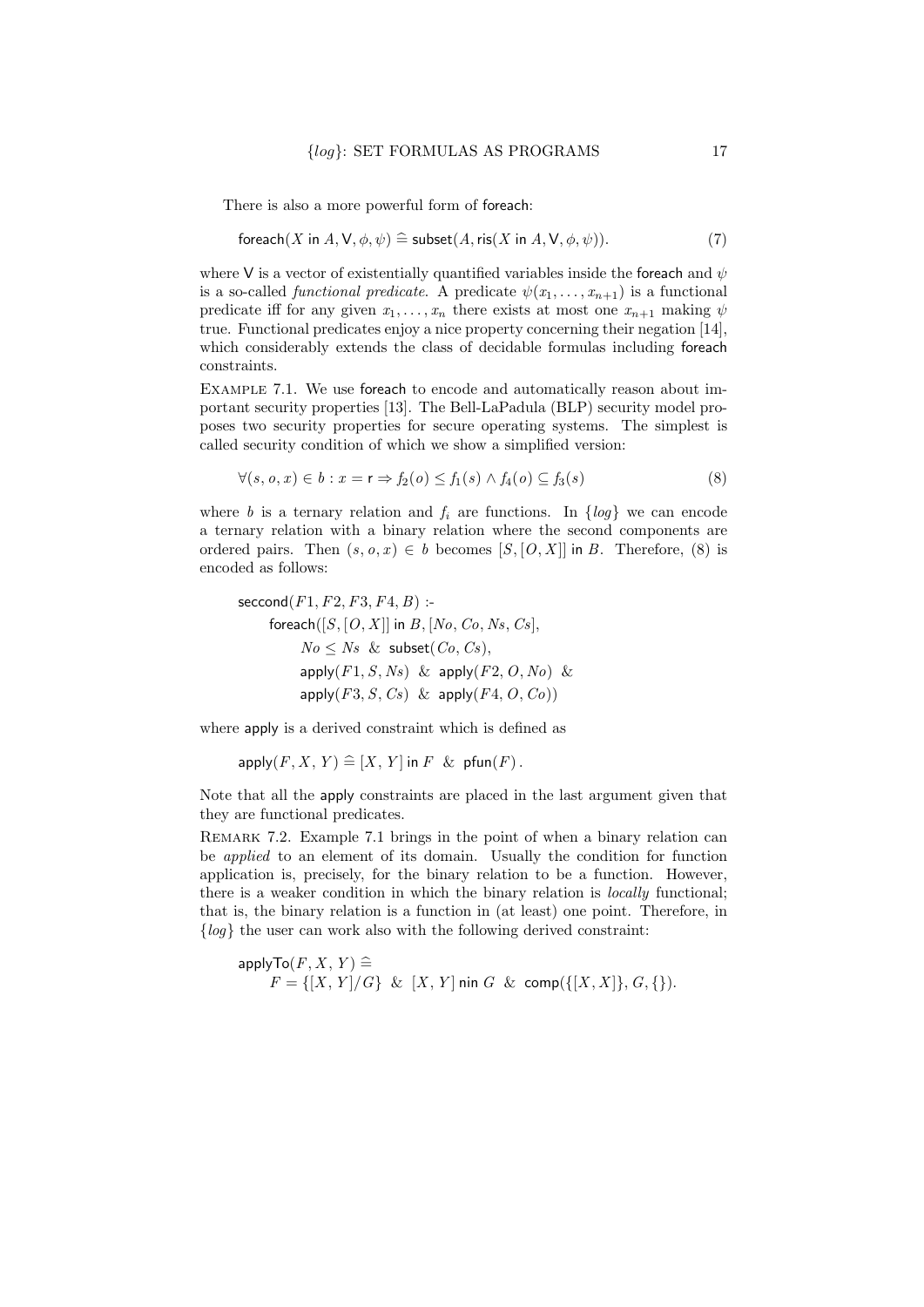Using apply as in Example 7.1 implies that seccond checks that  $F1-F4$  are functions every time it is called. In a real implementation this is not the case because the fact that  $F1-F4$  are functions would be a pre-condition. Hence, a more realistic specification would use applyTo instead of apply. We can use  ${log}$  to automatically prove that if F is a function then applyTo refines apply

```
pfun(F) & applyTo(F, X, Y) \Rightarrow apply(F, X, Y)
```
This allows to formally replace apply by applyTo in seccond. Moreover, this results in a more efficient implementation as applyTo is linear in the size of F while apply is quadratic. As a matter of fact, discharging all the verification conditions of the BLP model using applyTo is almost 10 times faster than when using apply.

The foreach constraint can be used to model and reason about order. In fact if F is a function with domain and range in  $\mathbb{Z}$ , then we can use  $\{log\}$  to define a predicate stating whether or not  $F$  is a strictly increasing injective function (siif).

Example 7.3. The following formula captures the notion of strictly increasing function  $F$ :

$$
\forall (a, c) \in F, \forall (x, y) \in F : a < x \Rightarrow c < y
$$

which is immediately rendered in  $\{log\}$  by the following predicate:

 $sif(F)$  : $pfun(F)$  $\wedge$  foreach([A, C] in F, foreach $([X, Y]$  in  $F, A \geq X$  or  $C < Y$ ))

Although foreach can be defined as a derived constraint based on the constraint un, in {log} we introduce a set of specialized rewrite rules to process this specific kind of predicates more efficiently [14]. As a matter of fact, the formula foreach( $x \in \{t \cup A\}$ ,  $\phi(x)$ ) can be seen as an iterative program whose iteration variable is x, the range of iteration is  $\{t \sqcup A\}$ , and the body is  $\phi$ . In fact, the rewrite rule for this formula basically iterates over  $\{t \sqcup A\}$  and evaluates  $\phi$  for each element in that set. If one of these elements does not satisfy  $\phi$ then the loop terminates immediately, otherwise it continues until the empty set is found or a variable is found.

## 8. Finite Integer Intervals

The theory INTERVAL (cf. Figures 1 and 2) deals with hereditarily finite hybrid untyped extensional sets and integer intervals with cardinality. The bounds of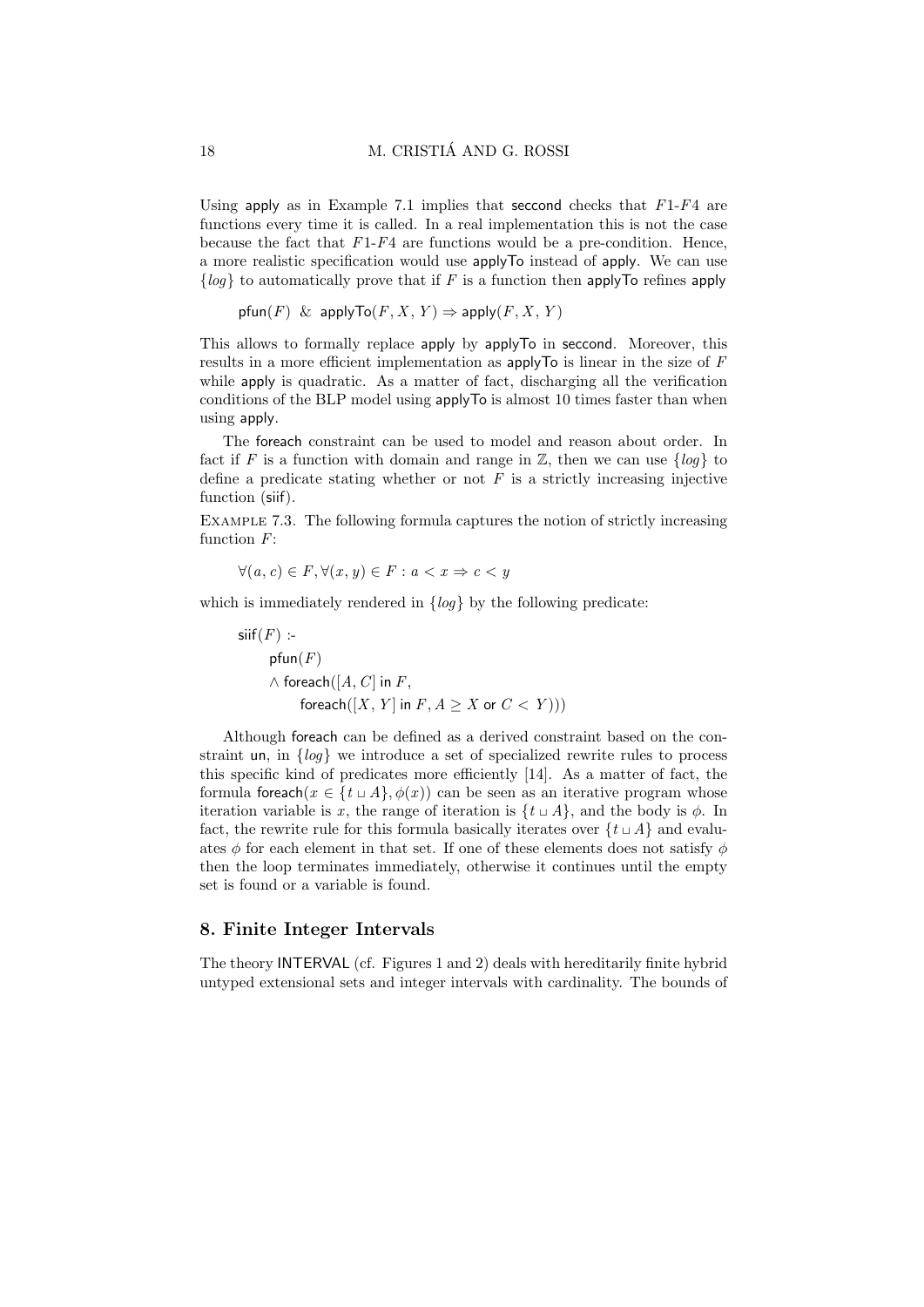integer intervals can be either integer constants or variables ranging over integer numbers, and as such they can be constrained through integer linear arithmetic constraints.

 ${log}$  provides a decision procedure of the theory INTERVAL. Integer intervals in  $\{log\}$  are represented by terms of the form  $int(A, B)$ , where A and B are integer constants or variables, which is interpreted as the close interval  $[A, B]$ . Interval terms can be manipulated as sets through set constraints (e.g.,  $\text{int}(0, B) = \{1, 2/S\}$  or  $\text{inters}(\text{int}(3, N), \text{int}(10, 20), A) \& A \text{neg } \{\}\)$ . Moreover, interval bounds can be manipulated as integers through integer constraints (e.g.,  $A = \text{int}(M, N) \& N \geq M + 3$ ).

The decision procedure for the theory INTERVAL allows  $\{log\}$  to be used to program and automatically reason about problems such as the following.

Example 8.1. Consider two workers who are assigned two disjoint sets of tasks from a set of N tasks. If A and B are the sets of tasks already performed by each worker, then we can model the problem as follows.

$$
init(A, B) :-A = \{\} \& B = \{\}.
$$
  
addToA(*N*, *A*, *B*, *J*, *A*., *B*):  
(*J* nin int(1, *N*) or *J* in *A* or *J* in *B*) & *A* = *A*  
or  
*J* in int(1, *N*) & *J* nin *A* & *J* nin *B* & *A* = {*J*/*A*}.  
finish(*N*, *A*, *B*, {}, {}) :-  
un(*A*, *B*, int(1, *N*)) & write('Jobdone').  
% Invariant1:un(*A*, *B*, *C*) & subset(*C*, int(1, *N*))  
% Invariant2:disj(*A*, *B*)

For brevity we do not show addToB which would be symmetric to addToA. Then, we can use  $\{log\}$  to run some simulations:

 $\text{init}(A, B)$  & addToA $(10, A, B, 3, A1, B1)$  & addToB $(10, A1, B1, 7, A2, B2)$ .

Finally we can use  $\{log\}$  to automatically prove the indicated invariants.

If A and B must done  $N/2$  tasks each, then we can add a size-based precondition to addToA and addToB, which would be still inside the decision procedures implemented by  $\{log\}$ .

Example 8.2. Assume some objects are identified with numbers from 1 up. We want to write a condition stating that a certain set of these objects, A, contains objects with consecutive numbers. It can be written with an INTERVAL-based formula:

 $A = \text{int}(M, N) \& 1 \leq M$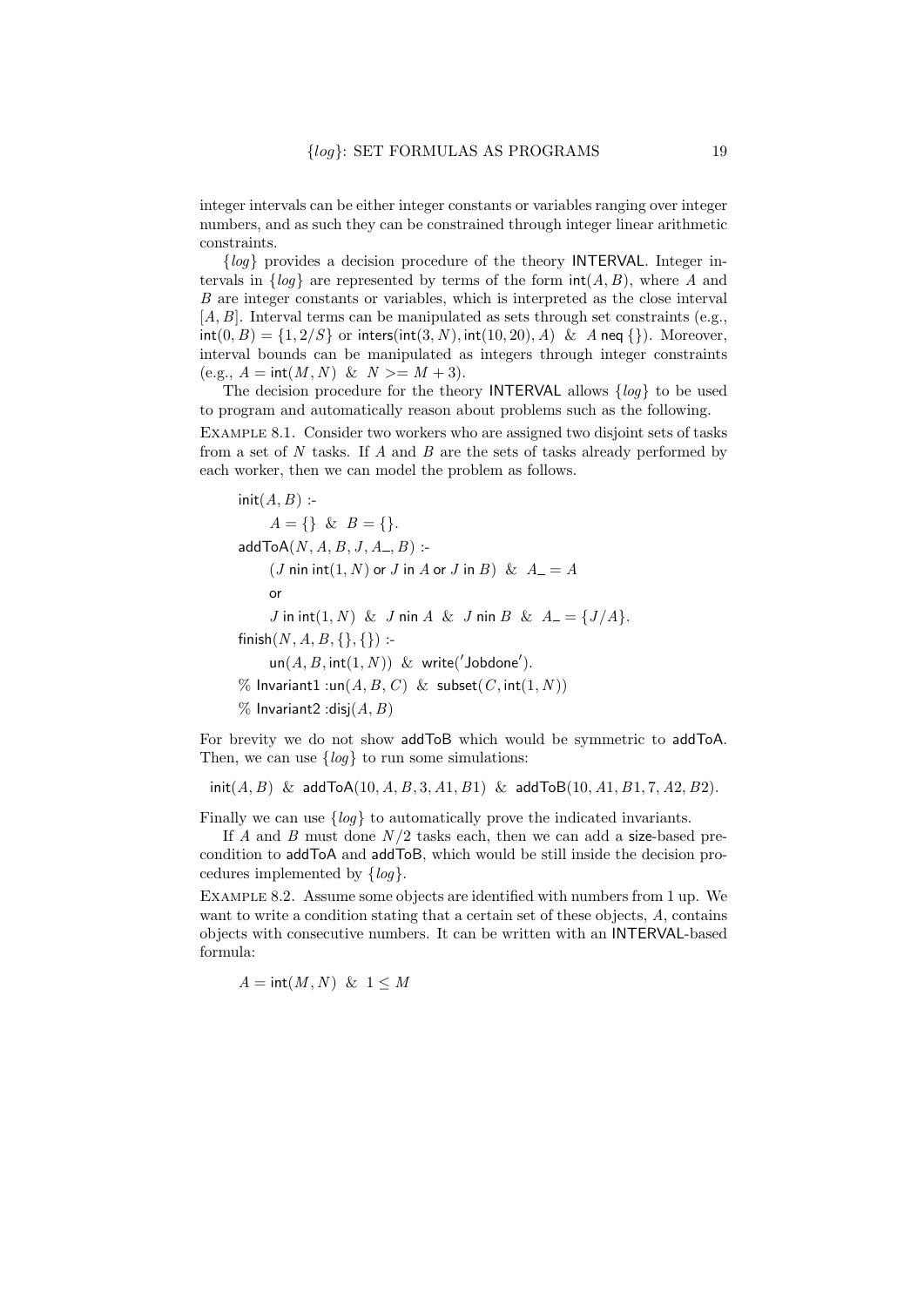Moreover, if A does not verify that condition we would like to compute the missing objects from it:

$$
A = \text{int}(M, N) \& 1 \leq M
$$
  
or  

$$
\text{nint}(A) \& \text{min}(A, M) \& \text{max}(A, N) \& \text{un}(A, Miss, \text{int}(M, N))
$$

where nint is a predicate stating that A is not an integer interval, and min and max compute the minimum and maximum of  $A$ ; all of which can be stated as INTERVAL formulas.

The key idea for obtaining a decision procedure for the theory INTERVAL is extending the set unification algorithm of  $CLP(\mathcal{SET})$  [21] with the following identity:

$$
m \le n \Rightarrow (A = [m, n] \Leftrightarrow A \subseteq [m, n] \wedge |A| = n - m + 1)
$$

In fact, it suffices to be able to deal with constraints of the form  $A \subseteq [m, n]$  in a decidable manner to have a decision procedure for integer intervals.

Exploiting extended set unification with intervals  $\{log\}$  allows, for instance, to reconstruct integer intervals even out of underspecified sets:

$$
un({X, Y, Z}, {1, 4}, int(M, N))
$$

of which some solutions are:

$$
X = 0, Y = 2, Z = 3, M = 0, N = 4
$$
  

$$
X = 2, Y = 3, Z = 5, M = 1, N = 5
$$
  

$$
X = 2, Y = 3, Z = 1, M = 1, N = 4
$$

Remark 8.3. In some cases there are a few different ways of writing the same term or formula. For instance, the RIS term  $\operatorname{ris}(X \text{ in } S, M \leq X \& X \leq N)$  of Example 6.2 can be written as the INTERVAL formula inters(S,  $int(M, N), A$ ), in which case we have  $A = \text{ris}(X \text{ in } S, M \leq X \& X \leq N)$ . Which is the best language construct to express programs and properties depends on, some times, contradictory concepts such as efficiency and readability. At least  $\{log\}$ provides a way to go from one construct to another. That is, if a user writes a formula containing the RIS in question, (s)he can substitute the RIS by  $A$  if inters(S, int(M, N), A) is conjoined to the formula, after using  $\{log\}$  to prove the substitution is correct.

It is worth noting that a combination between the subset relation and integer intervals is the key to encode forms of universal quantification in  $\{loq\}$ by means of a quantifier-free formula, allowing us to preserve decidability (and thus full automation in proofs). The following example illustrates this idea.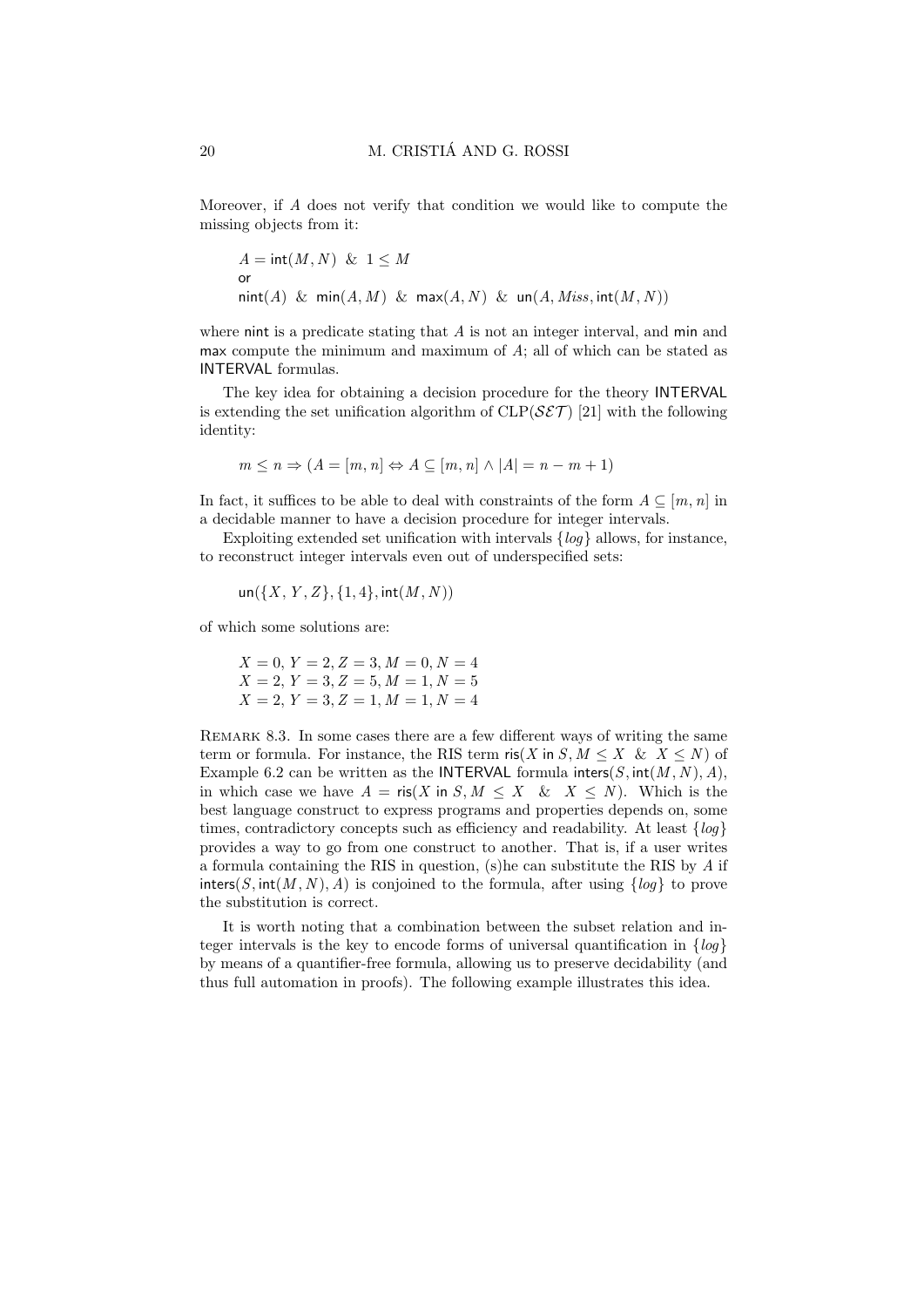EXAMPLE 8.4. If  $X, Y \in D$ , Y is the successor of X (in D) if the following holds:

$$
\neg \ \exists \, Z \in D : X < Z \land Z < Y
$$

which is equivalent to:

$$
\forall Z \in D : Z \le X \lor Y \le Z \tag{9}
$$

In this case we need to quantify over integer numbers. A way to get rid of this universal quantifier (hence, obtaining a quantifier-free  $\{log\}$  formula) is to use a combination between the subset relation and integer intervals as follows:

$$
\begin{aligned}\n\text{succ}(D, X, Y): \\
D &= \{X, Y/E\} \& \text{un}(Inf, Sup, E) \& \text{disj}(Inf, Sup) \& \\ M \text{ is } X - 1 \& \text{subset}(Inf, \text{int}(\_, M)) \& \\ N \text{ is } Y + 1 \& \text{subset}(Sup, \text{int}(N, \_)).\n\end{aligned}
$$

To confirm that succ is indeed an encoding of (9) we can execute some tests:

$$
succ({4, 7, 1, 8, -3}, 1, Y) \rightarrow Y = 4
$$
  
\n
$$
succ({4, 7, 1, 8, -3}, 2, Y) \rightarrow no
$$
 [by 2  $\notin$  D]  
\n
$$
succ({4, 7, 1, 8, -3}, 8, Y) \rightarrow no
$$
 [by  $max(D) = 8$ ]  
\n
$$
succ({4, 7, 1, 8, -3}, 4, Y) \rightarrow Y = 7
$$
  
\n
$$
succ({4, 7, 1, 8, -3}, X, 7) \rightarrow X = 4
$$
 (†)  
\n
$$
succ({4, 7, 1, 8, -3}, X, Y) \rightarrow X = 4, Y = 7, Y = 8, ...
$$
 (†)

Note that  $(\dagger)$  shows that  $\{log\}$  does not really distinguish between inputs and outputs; and  $(\ddagger)$  shows that  $\{log\}$  is able to return all solutions one after the other. Furthermore, to collect stronger evidences that succ is correct we can use  $\{log\}$  to automatically prove some properties true of it:

$$
\text{succ}(D, X, Y) \Rightarrow (\forall Z \in D : Z \leq X \lor Y \leq Z)
$$

whose negation is:

$$
\mathsf{succ}(D, X, Y) \And Z \text{ in } D \And X < Z \And Z < Y
$$

to which  $\{log\}$  answers no. And further we can prove:

$$
\text{succ}(D, X, Y) \& \text{succ}(D, Y, Z) \Rightarrow X < Z
$$

whose negation is:

 $succ(D, X, Y)$  &  $succ(D, Y, Z)$  &  $Z \leq X$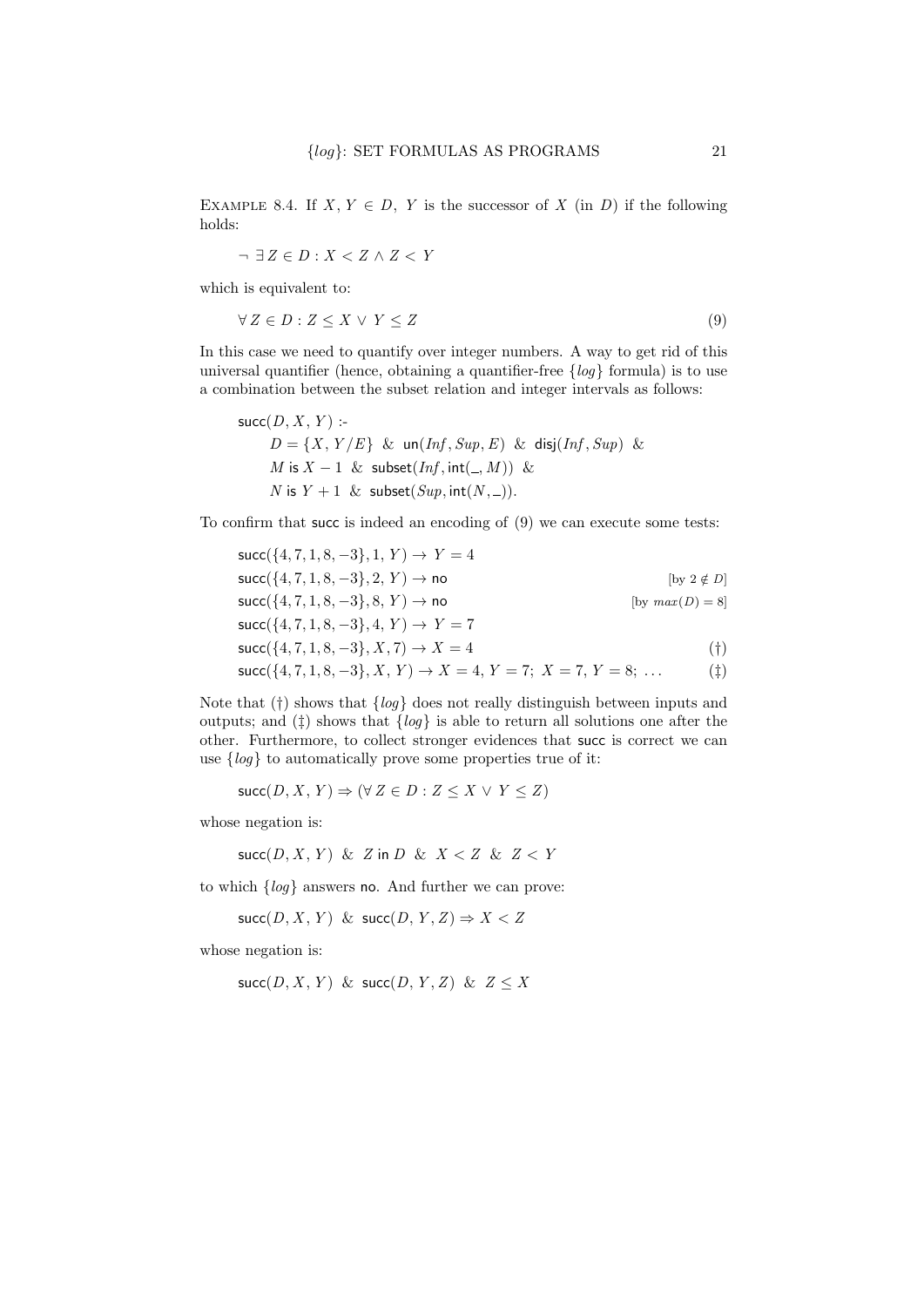Finally, integer intervals are a key component in the definition of arrays and list as sets; hence, to implement the theories ARRAY and LIST in  $\{log\}$  (cf. Figure 1). In particular, if  $\text{array}(A, n)$  is a predicate stating that A is an array of length n whose components take values on some universe  $\mathsf{U}$ , then it can be defined as  $array(A, n) \Leftrightarrow A : [1, n] \rightarrow \mathsf{U}$ , i.e., as a partial function between the integer interval [1, n] and U. Since  $\{log\}$  supports a broad class of set relation algebras, including partial functions and the domain operator, then it would be possible to use  $\{log\}$  to automatically reason about broad classes of programs with arrays. Lists could be introduced in a similar way.

However, supporting arrays and lists in  $\{log\}$  is a line of future research.

## 9. Concluding Remarks

The CLP language  $\{log\}$  provides decision procedures for expressive classes of extensional and intensional hereditarily finite hybrid sets, including binary relations, integer intervals and Cartesian products, extended with cardinality constraints and integer constraints for integer linear arithmetic.

In this paper we have shown how  $\{log\}$ , with its decision procedures, can be exploited:  $(i)$  as a programming language, in which a prototype of a set-based specification can be immediately implemented;  $(ii)$  as a *satisfiability solver* for formulas of the different theories, in particular for formulas representing the implementation of a set-based specification for which  $\{log\}$  can be used to prove that certain properties are true of the specification. In this paper we have provided evidence for this claim by showing a number of simple working examples written in  $\{log\}$ .

Besides the possible future work pointed out throughout the paper, we are investigating the possibility to add interactive theorem proving capabilities to {log} [8] in order to make it capable of proving properties outside of the implemented decision procedures.

#### **REFERENCES**

- [1] F. Alberti, S. Ghilardi, and E. Pagani, Cardinality constraints for arrays (decidability results and applications), Formal Methods Syst. Des. 51 (2017), no. 3, 545–574.
- [2] K. R. Apt and M. Bezem, Formulas as programs, The Logic Programming Paradigm, Springer, 1999, pp. 75–107.
- [3] J. L. BATES AND R. L. CONSTABLE, *Proofs as programs*, ACM Trans. Program. Lang. Syst. 7 (1985), no. 1, 113–136.
- [4] I. Berkovits, M. Lazic, G. Losa, O. Padon, and S. Shoham, Verification of threshold-based distributed algorithms by decomposition to decidable logics, Computer Aided Verification, CAV (I. Dillig and S. Tasiran, eds.), Lecture Notes Comput. Sci., vol. 11562, Springer, 2019, pp. 245–266.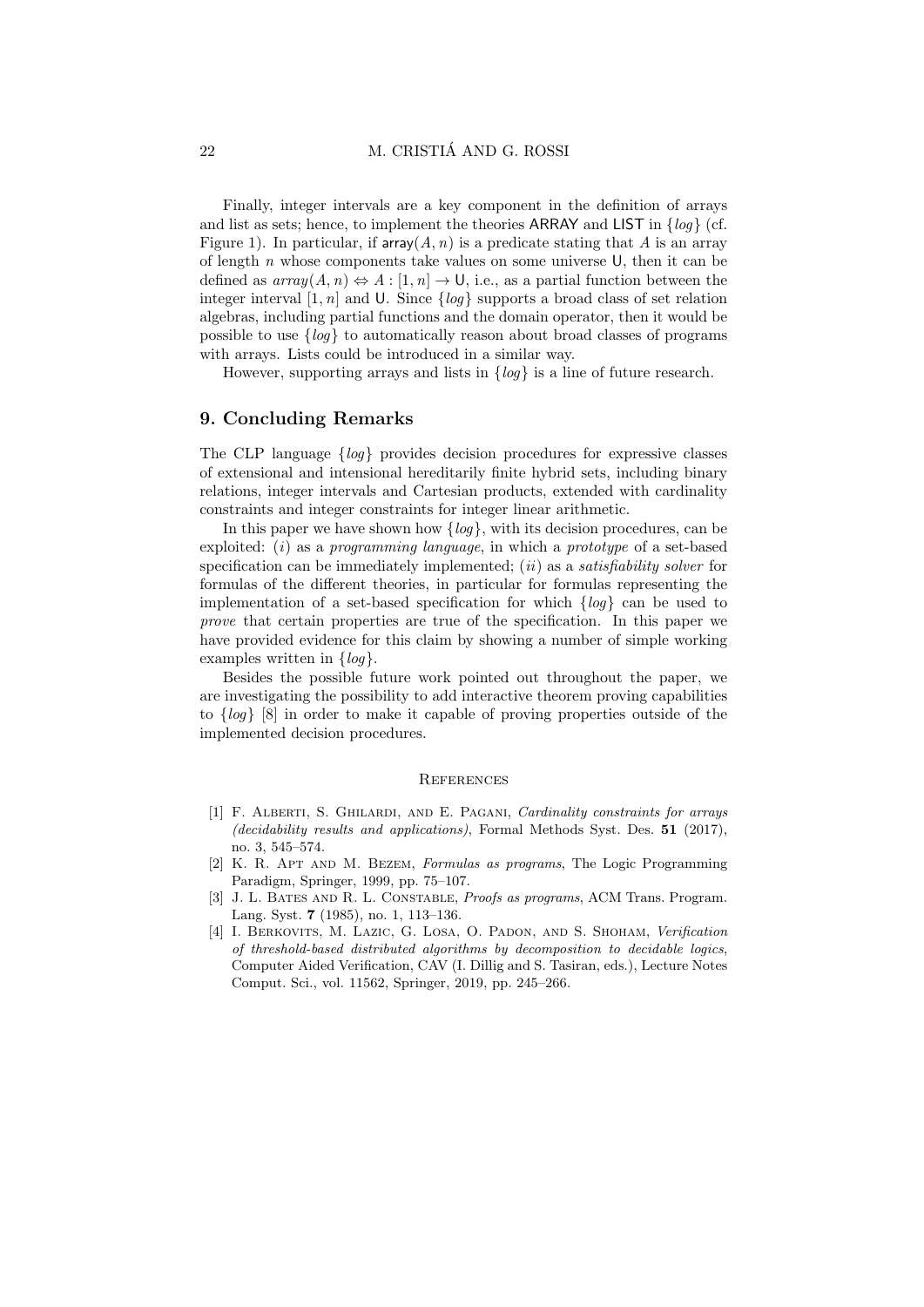- [5] M. BROMBERGER, T. STURM, AND C. WEIDENBACH, A complete and terminating approach to linear integer solving, J. Symb. Comput. 100 (2020), 102–136.
- [6] M. J. Butler, A. Raschke, T. S. Hoang, and K. Reichl, Abstract state machines, alloy, B, TLA, VDM, and Z, Lecture Notes in Comput. Sci., vol. 10817, Springer, 2018.
- [7] T. COQUAND AND G. P. HUET, The calculus of constructions, Inform. and Comput. 76 (1988), no. 2/3, 95–120.
- [8] M. CRISTIÁ, R. D. KATZ, AND G. ROSSI, Proof automation in the theory of finite sets and finite set relation algebra, Comput. J. (2021), bxab030.
- [9] M. CRISTIÁ AND G. ROSSI, A decision procedure for sets, binary relations and partial functions, Computer Aided Verification, CAV 2016 (S. Chaudhuri and A. Farzan, eds.), Lecture Notes in Comput. Sci., vol. 9779, Springer, 2016, pp. 179–198.
- $[10]$  M. CRISTIÁ AND G. ROSSI, A decision procedure for restricted intensional sets, Automated Deduction - CADE 26 (L. de Moura, ed.), Lecture Notes in Comput. Sci., vol. 10395, Springer, 2017, pp. 185–201.
- [11] M. CRISTIÁ AND G. ROSSI, A set solver for finite set relation algebra, Relational and Algebraic Methods in Computer Sciencs, RAMiCS 2018 (J. Desharnais, W. Guttmann, and S. Joosten, eds.), Lecture Notes in Comput. Sci., vol. 11194, Springer, 2018, pp. 333–349.
- [12] M. CRISTIÁ AND G. ROSSI, Solving quantifier-free first-order constraints over finite sets and binary relations, J. Autom. Reason. **64** (2020), no. 2, 295-330.
- [13] M. CRISTIÁ AND G. ROSSI, Automated proof of Bell-LaPadula security properties, J. Autom. Reason. 65 (2021), no. 4, 463–478.
- $[14]$  M. CRISTIÁ AND G. ROSSI, Automated reasoning with restricted intensional sets, J. Autom. Reason. 65 (2021), no. 6, 809–890.
- $[15]$  M. CRISTIÁ AND G. ROSSI, An automatically verified prototype of the Tokeneer ID station specification, J. Autom. Reason. 65 (2021), no. 8, 1125-1151.
- $[16]$  M. CRISTIÁ AND G. ROSSI, A decision procedure for a theory of finite sets with finite integer intervals, (2021), CoRR abs/2105.03005, under consideration in Theoretical Computer Science.
- [17] M. CRISTIÁ AND G. ROSSI, Integrating cardinality constraints into constraint logic programming with sets, Theory Pract. Log. Program. (2021), 1–33.
- [18] M. CRISTIÁ AND G. ROSSI,  $\{log\}$ : Applications to software specification, prototyping and verification, (2021), CoRR abs/2103.14933.
- [19] M. CRISTIÁ, G. ROSSI, AND C. S. FRYDMAN,  $\{log\}$  as a test case generator for the Test Template Framework, Software Engineering and Formal Methods, SEFM 2013 (R. M. Hierons, M. G. Merayo, and M. Bravetti, eds.), Lecture Notes in Comput. Sci., vol. 8137, Springer, 2013, pp. 229–243.
- [20] A. Dovier, E. G. Omodeo, E. Pontelli, and G. Rossi, A language for programming in logic with finite sets, J. Log. Program. 28 (1996), no. 1, 1–44.
- [21] A. DOVIER, C. PIAZZA, E. PONTELLI, AND G. ROSSI, Sets and constraint logic programming, ACM Trans. Program. Lang. Syst. 22 (2000), no. 5, 861–931.
- [22] A. Dovier, E. Pontelli, and G. Rossi, Set unification, Theory Pract. Log. Program. 6 (2006), no. 6, 645–701.
- [23] C. HOLZBAUR, OFAI CLP(Q,R) manual, Tech. report, edition 1.3.3. Technical